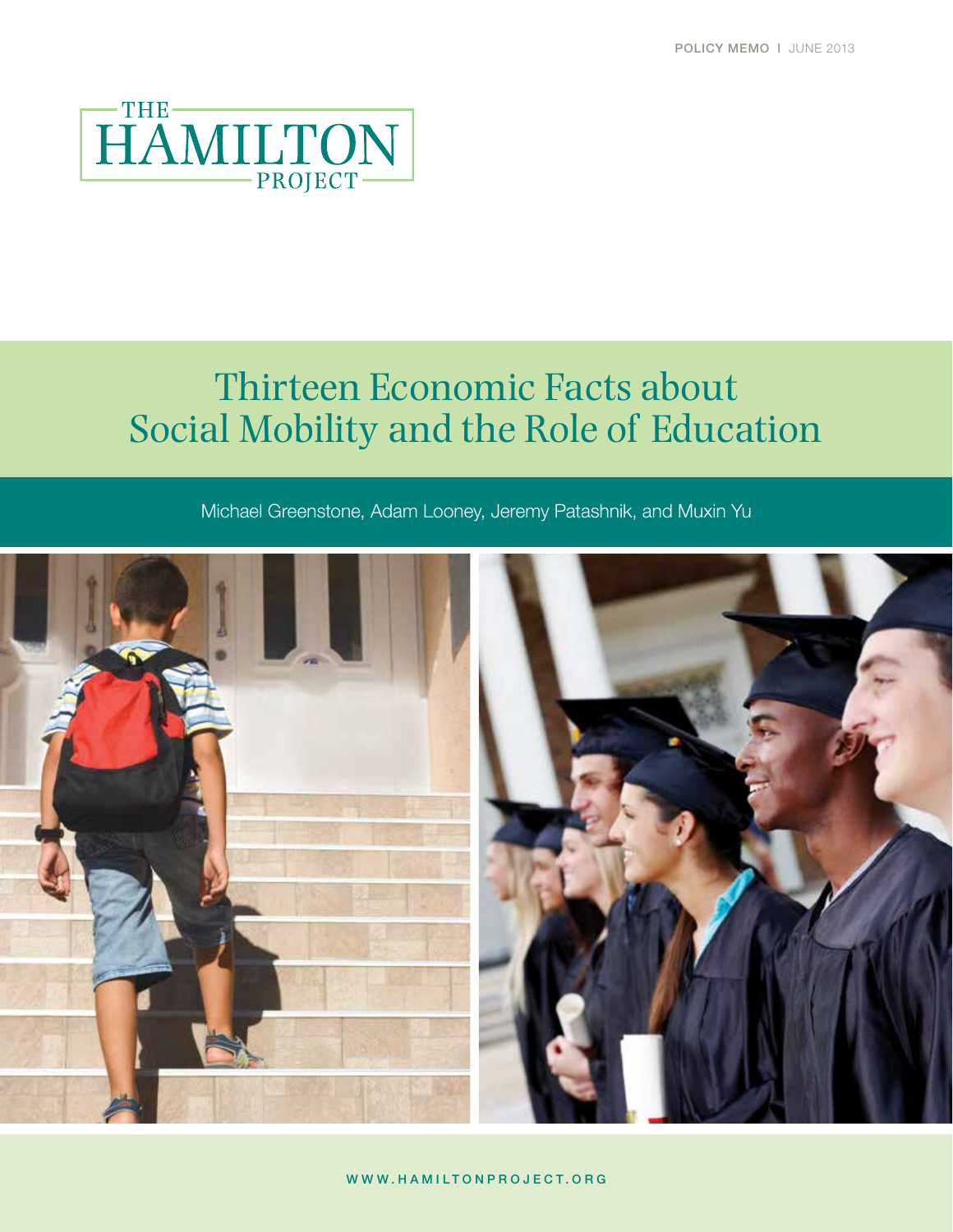#### ACKNOWLEDGEMENTS

The Hamilton Project is grateful to Karen Anderson, David Dreyer, and Meeghan Prunty for innumerable insightful comments and discussions. It is also grateful to Max Harris, Laura Howell, Elisa Jacome, Karen Li, Lucie Parker, Lindsey Underwood, and Sammy Young.

#### MISSION STATEMENT

The Hamilton Project seeks to advance America's promise of opportunity, prosperity, and growth.

We believe that today's increasingly competitive global economy demands public policy ideas commensurate with the challenges of the 21st Century. The Project's economic strategy reflects a judgment that long-term prosperity is best achieved by fostering economic growth and broad participation in that growth, by enhancing individual economic security, and by embracing a role for effective government in making needed public investments.

Our strategy calls for combining public investment, a secure social safety net, and fiscal discipline. In that framework, the Project puts forward innovative proposals from leading economic thinkers — based on credible evidence and experience, not ideology or doctrine — to introduce new and effective policy options into the

The Project is named after Alexander Hamilton, the nation's first Treasury Secretary, who laid the foundation for the modern American economy. Hamilton stood for sound fiscal policy, believed that broad-based opportunity for advancement would drive American economic growth, and recognized that "prudent aids and encouragements on the part of government" are necessary to enhance and guide market forces. The guiding principles of the Project remain consistent with these views.

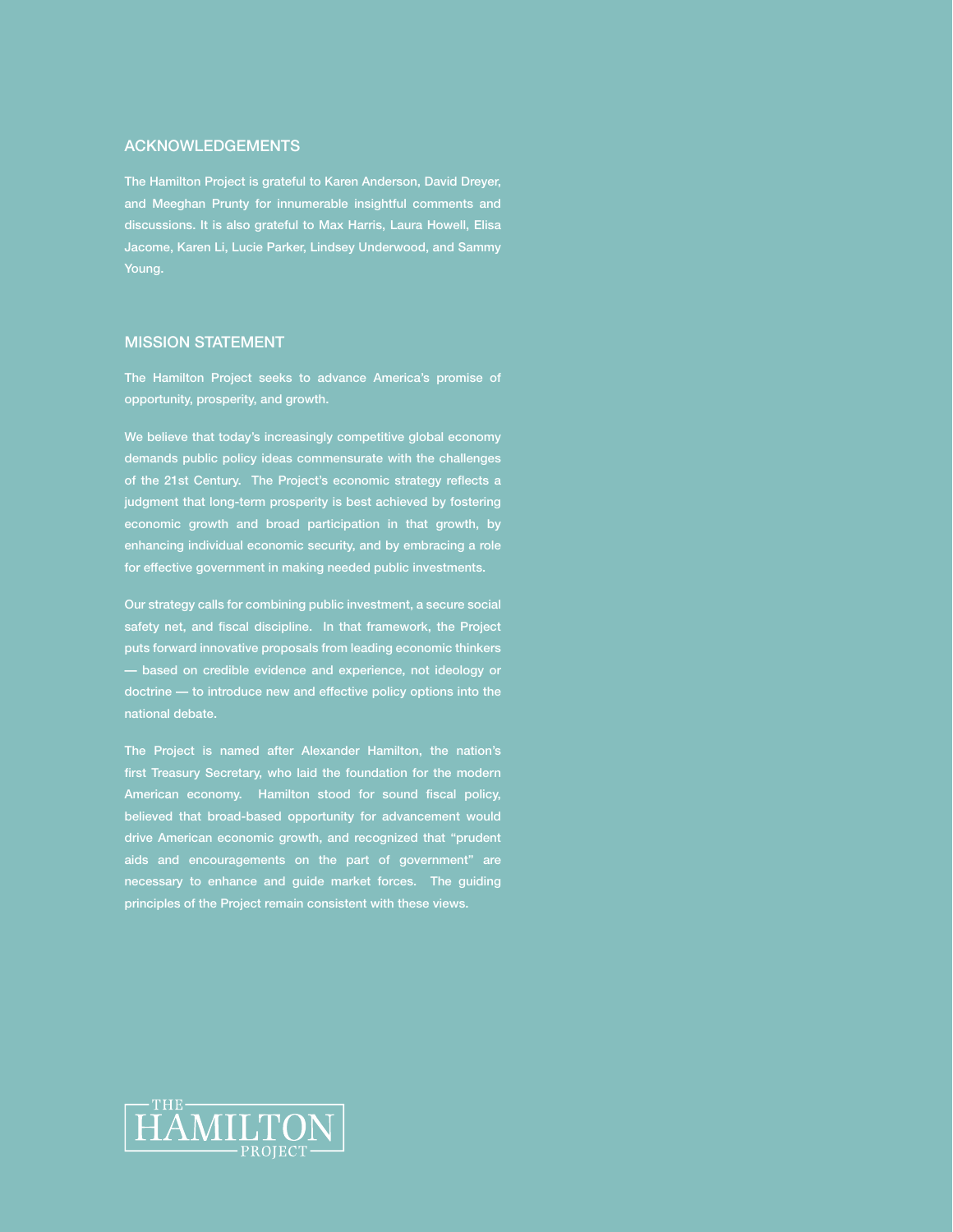

**Advancing Opportunity, Prosperity, and Growth** 

# Thirteen Economic Facts about Social Mobility and the Role of Education

Michael Greenstone, Adam Looney, Jeremy Patashnik, and Muxin Yu

## Introduction

*This document provides thirteen economic facts* on the growth of income inequality and its relationship to social mobility in America; on the growing divide in educational opportunities and outcomes for high- and low-income students; and on the pivotal role education can play in increasing the ability of low-income Americans to move up the income ladder.

It is well known that the income divide in the United States has increased substantially over the last few decades, a trend that is particularly true for families with children. In fact, according to Census Bureau data, more than one-third of children today are raised in families with lower incomes than comparable children thirty-five years ago. This sustained erosion of income among such a broad group of children is without precedent in recent American history. Over the same period, children living in the highest 5 percent of the family-income distribution have seen their families' incomes double.

What is less well known, however, is that mounting evidence hints that the forces behind these divergent experiences are threatening the upward mobility of the youngest Americans, and that inequality of income for one generation may mean inequality of opportunity for the next. It is too early to say for certain whether the rise in income inequality over the past few decades has caused a fall in social mobility of the poor and those in the middle class—the first generation of Americans to grow up under this inequality is, on average, in high school—but the early signs are troubling.

Investments in education and skills, which are factors that increasingly determine outcomes in the job market, are becoming more stratified by family income. As income inequality has increased, wealthier parents are able to invest more in their children's education and enrichment, increasing the already sizable difference in investment from those at the other end of the earnings distribution. This disparity has real and measurable consequences for the current generation of American children. Although cognitive tests of ability show little difference between children of high- and low-income parents in the first years of their lives, large and persistent differences start emerging before kindergarten. Among older children, evidence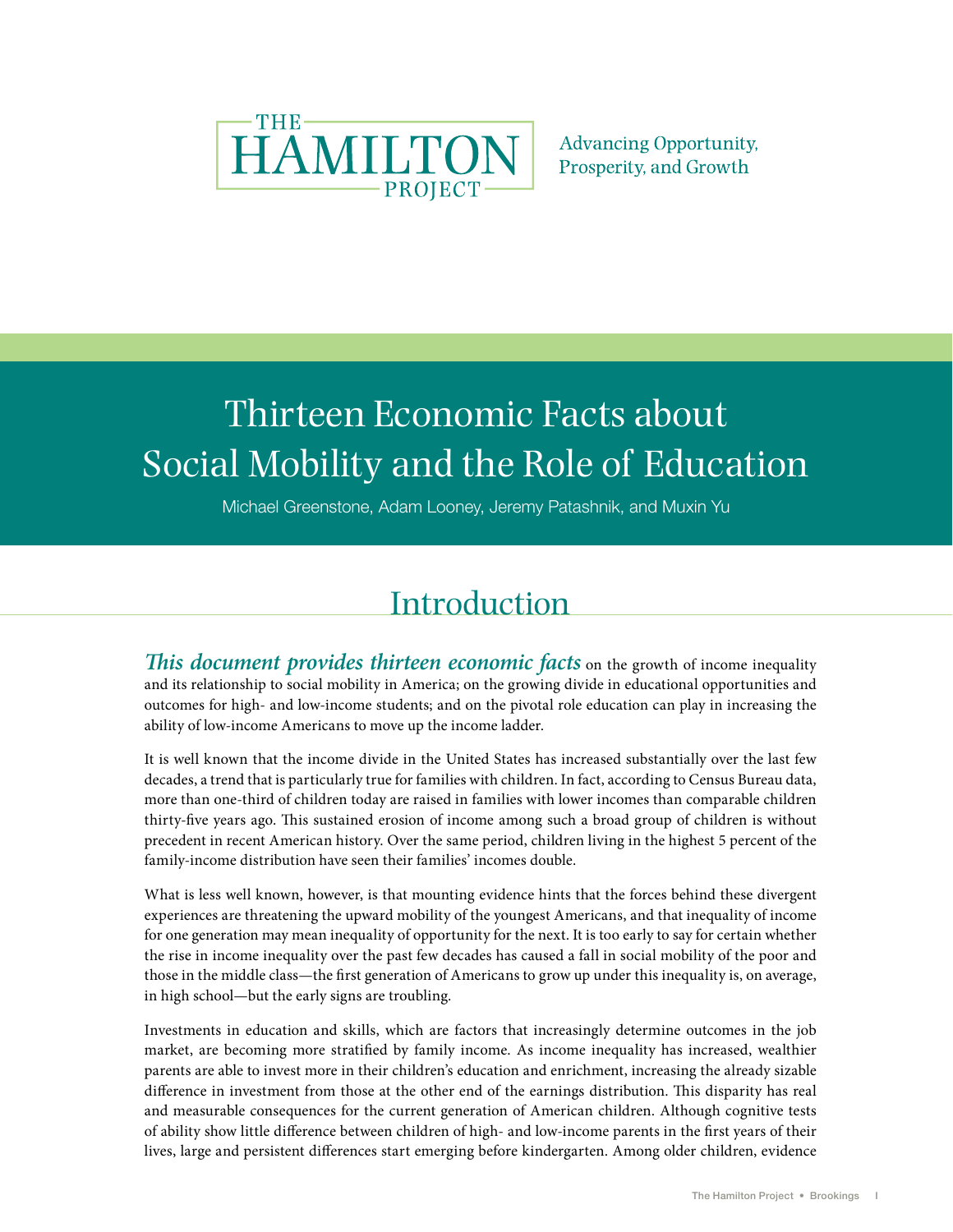suggests that the gap between high- and low-income primaryand secondary-school students has increased by almost 40 percent over the past thirty years.

These differences persist and widen into young adulthood and beyond. Just as the gap in K–12 test scores between highand low-income students is growing, the difference in college graduation rates between the rich and the poor is also growing. Although the college graduation rate among the poorest households increased by about 4 percentage points between those born in the early 1960s and those born in the early 1980s, over this same period, the graduation rate increased by almost 20 percentage points for the wealthiest households.

Given how important education and, in particular, a college degree are in the labor market, these trends give rise to concerns that last generation's inequities will be perpetuated into the next generation and opportunities for upward social mobility will be diminished. The emphasis that American society places on upward mobility makes this alarming in and of itself. In addition, low levels of social mobility may ultimately shift public support toward policies to address such inequities, instead of toward policies intended to promote economic growth.

While the urgency of finding solutions to this challenge requires rethinking a broad range of social and economic policies, we believe that any successful approach will necessitate increasing the skills and human capital of Americans. Decades of research demonstrate that policies that improve the quality of and expand access to early-childhood, K–12, and higher education can be effective at ameliorating these stark differences in economic opportunities across households.

Indeed, making it easier and more affordable for low-income students to attend college has long been a vehicle for upward mobility. Over the past fifty years, policies that have increased access to higher education, from the GI Bill to student aid, have not only helped lift thousands of Americans into the middle class and beyond, but also have boosted the productivity, innovation, and resources of the American economy.

Fortunately, researchers are making rapid progress in identifying new approaches that complement or improve on long-standing federal aid programs to boost college attendance and completion among lower-income students. These new interventions, which include high school and college mentoring, targeted informational interventions, and behavioral approaches to nudge students into better outcomes, could form the basis of important new policies that aim to steer more students toward college.

A founding principle of The Hamilton Project's economic strategy is that long-term prosperity is best achieved by fostering economic growth and broad participation in that growth. This principle is particularly relevant in the context of social mobility, wherein broad participation in growth can contribute to further growth by providing families with the ability to invest in their children and communities, optimism that their hard work and efforts will lead to success for them and their children, and openness to innovation and change that lead to new sources of economic growth.

In this spirit, we offer our "Thirteen Economic Facts about Social Mobility and the Role of Education." In chapter 1, we examine the very different changes in income between American families at opposite ends of the income distribution over the last thirty-five years and the seemingly dominant role that a child's family income plays in determining his or her future economic outcomes. In chapter 2, we provide evidence on the growing divide in the United States in educational opportunities and outcomes based on family income. In chapter 3, we explore the great potential of education to increase upward mobility for all Americans, with a special focus on what we know about how to increase college attendance and completion for low-income students.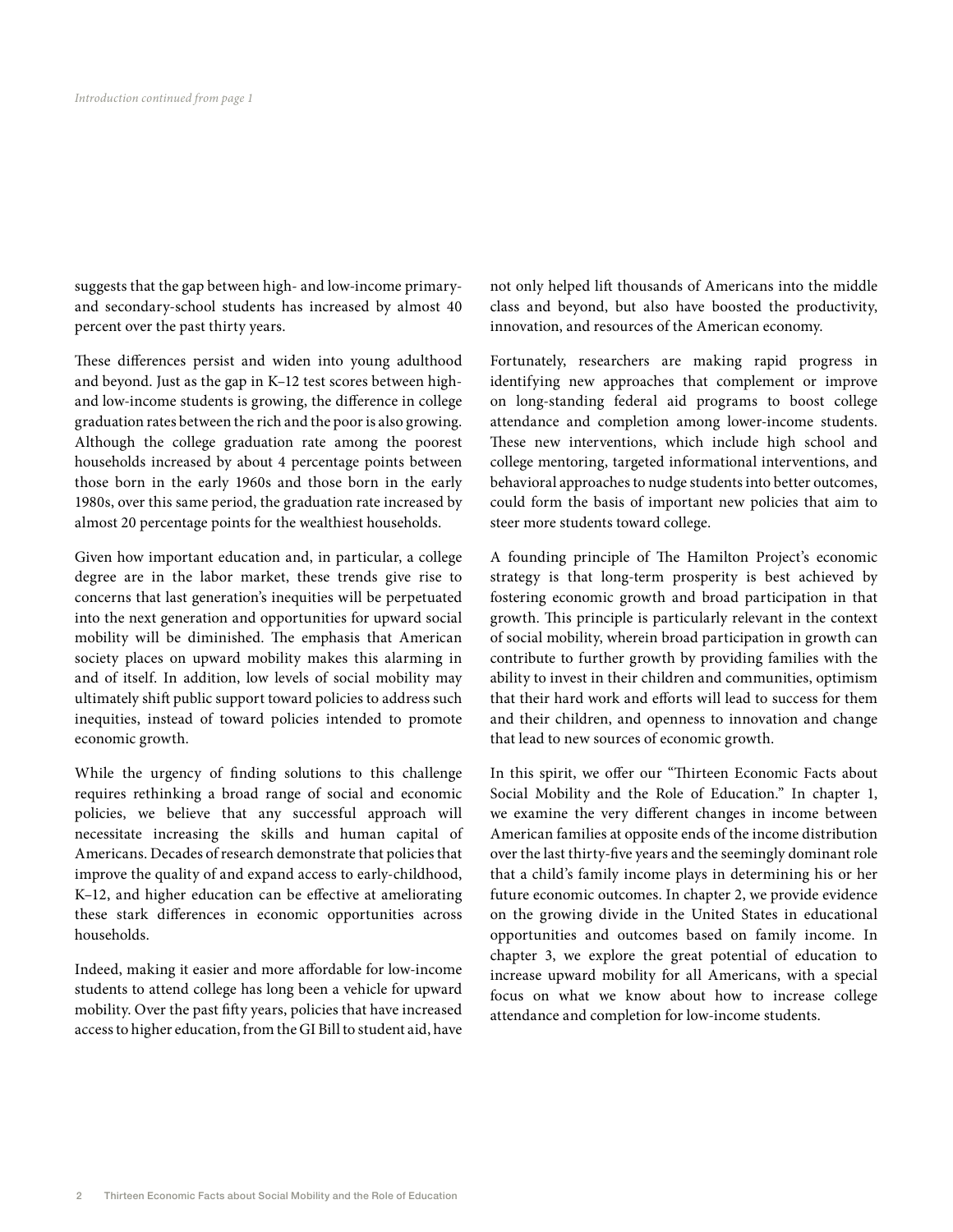

**Advancing Opportunity,** Prosperity, and Growth

# **CHAPTER 1:** Inequality Is Rising against a Background of Low Social Mobility

*Central to the American ethos is the notion that it is possible to start out poor and become more prosperous: that hard work—not simply the circumstances you were born into—offers real prospects for success. But there is a growing gap between families at the top and bottom of the income distribution, raising concerns about the ability of today's disadvantaged to work their way up the economic ladder.*

- **1. Family incomes have declined for a third of American children over the past few decades.**
- **2. Countries with high income inequality have low social mobility.**
- **3. Upward social mobility is limited in the United States.**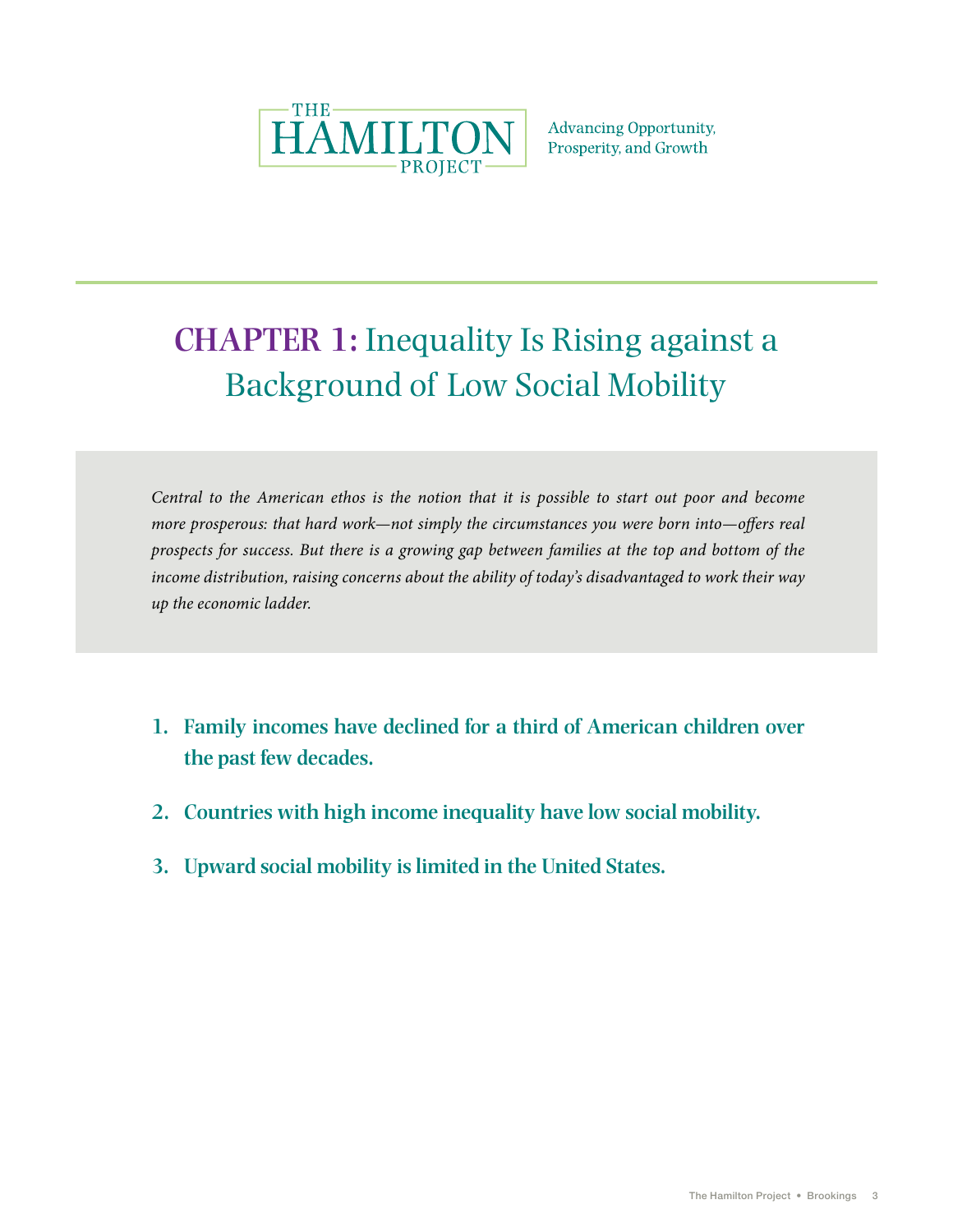### Family incomes have declined for a third of American children over the past few decades. **1.**

Although family income has increased by an average of 37 percent between 1975 and 2011, family incomes have actually declined for the poorest third of children.

Figure 1 illustrates the diverging fortunes of children based on their family's income, as measured by the U.S. Census Bureau. Children in families at the top of the income distribution have experienced sizable gains in their families' incomes and resources since 1975. Children living in the top 5 percent of families, for instance, have seen a doubling of their families' incomes. But such gains have been more modest for children in the middle of the distribution, and children living in

lower-income families have experienced outright declines in incomes. In fact, in 2011 the bottom 35 percent of children lived in families with lower reported incomes than comparable children thirty-six years earlier.

Because of widening disparities in the earnings of their parents and changes in family structure—particularly the increase in single-parent families—the family resources available to lesswell-off children are falling behind those available to their higher-income peers.

#### Figure 1.

#### Change in Family Income of Children by Income Percentile, 1975–2011

For the poorest third of children, family incomes have declined.



#### **Percentile of children, based on family income**

Source: Current Population Survey ([CPS] 1976, 2012); authors' calculations.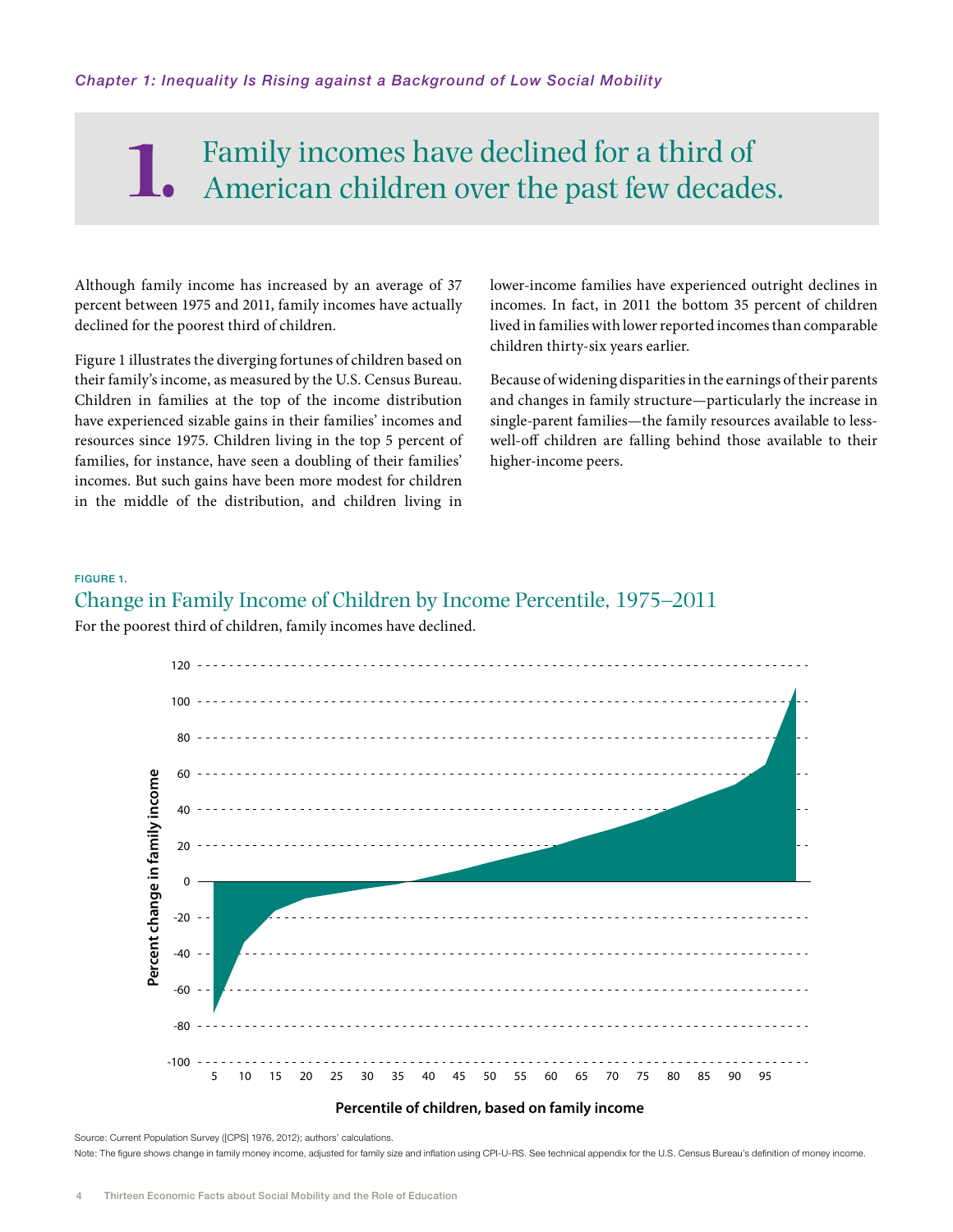# Countries with high income inequality have **2.** low social mobility.

Many are concerned that rising income inequality will lead to declining social mobility. Figure 2, recently coined "The Great Gatsby Curve," takes data from several countries at a single point in time to show the relationship between inequality and immobility. Inequality is measured using Gini coefficients, a common metric that economists use to determine how much of a nation's income is concentrated among the wealthy; social mobility is measured using intergenerational earnings elasticity, an indicator of how much children's future earnings depend on the earnings of their parents.

Although, as the figure shows, higher levels of inequality are positively correlated with reductions in social mobility, we do not know whether inequality causes reductions in mobility. After all, there are many important factors that vary between countries that might explain this relationship. Nonetheless, figure 2 represents a provocative observation with potentially important policy ramifications.

What figure 2 makes clear is that, although most people think of the United States as the land of opportunity—where hard workers from any background can prosper—the reality is far less encouraging. In fact, in terms of both income inequality and social mobility, the United States is in the middle of the pack when compared to other nations, most of which are democratic countries with market economies.

#### Figure 2.

#### The Relationship between Income Inequality and Social Mobility

Around the world, high income inequality is associated with low social mobility.



Source: Corak (2013); World Bank (2013).

Note: Reproduction of figure 2 from Corak (2013). Data points for Italy and the United Kingdom overlap. The x-axis shows Gini coefficients as reported by the World Bank. The y-axis is a measure of social mobility and is equal to 1 minus the intergenerational earnings elasticity for each country.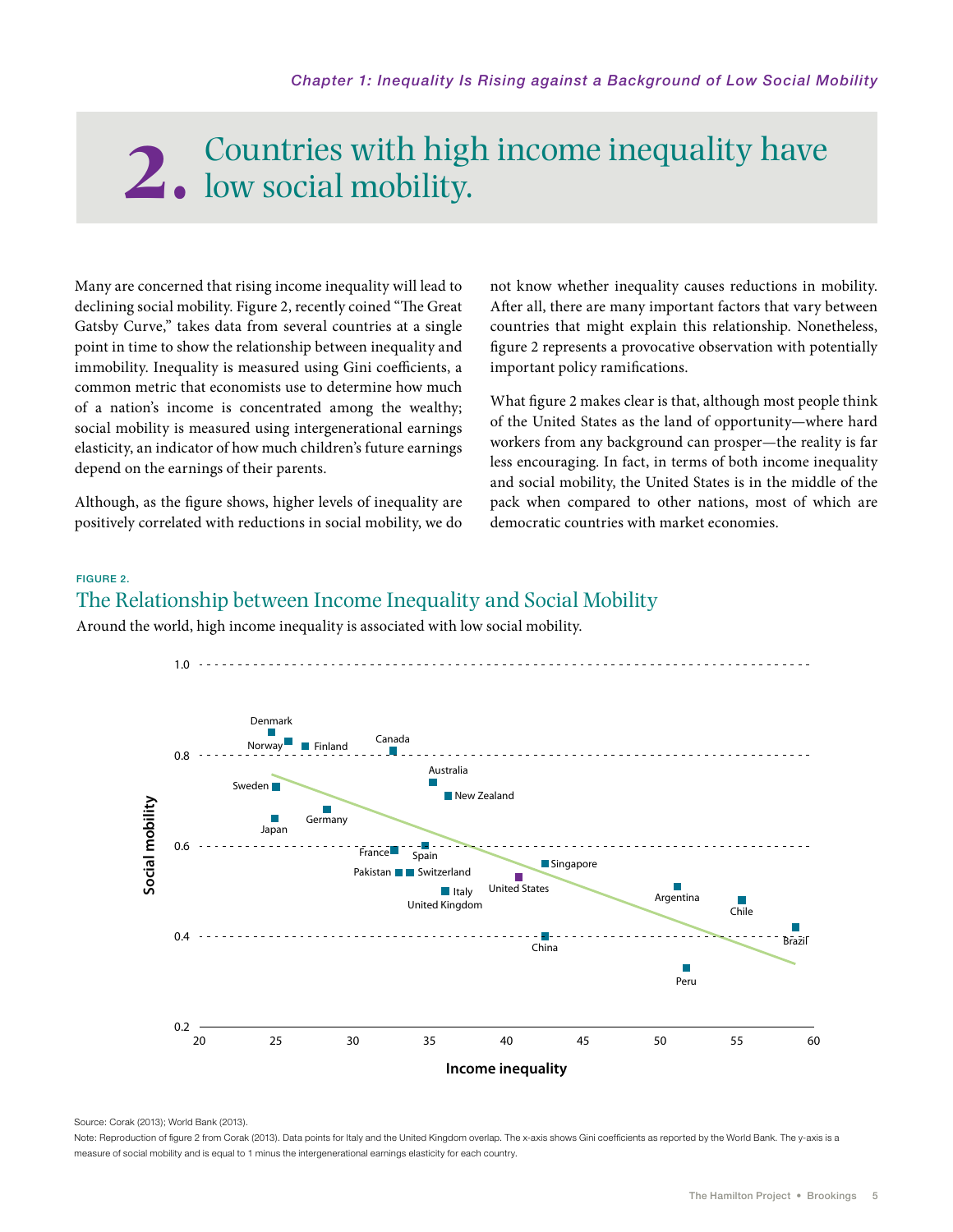# Upward social mobility is limited in the **3.** United States.

While social mobility and economic opportunity are important aspects of the American ethos, the data suggest they are more myth than reality. In fact, a child's family income plays a dominant role in determining his or her future income, and those who start out poor are likely to remain poor.

Figure 3 shows the chances that a child's future earnings will place him in the lowest quintile (that is, the bottom 20 percent of the earnings distribution, shown by the green bars) or the highest quintile (that is, the top 20 percent of the distribution, purple bars) depending on where his parents fell in the distribution (from left to right on the figure, the lowest, middle, and highest quintiles). In a completely mobile society, all children would have the same likelihood of ending up in any part of the income distribution; in this case, all bars on figure 3 would be at 20 percent, denoted by the bold line.

The figure demonstrates that children of well-off families are disproportionately likely to stay well off and children of poor families are very likely to remain poor. For example, a child born to parents with income in the lowest quintile is more than ten times more likely to end up in the lowest quintile than the highest as an adult (43 percent versus 4 percent). And, a child born to parents in the highest quintile is five times more likely to end up in the highest quintile than the lowest (40 percent versus 8 percent). These results run counter to the historic vision of the United States as a land of equal opportunity.

#### Figure 3.

#### Probability of Children's Income Level, Given Parents' Income Level

Children born into low-income families are likely to remain at the low end of the income distribution as adults.



Source: Pew Charitable Trust, Economic Mobility Project (2012).

Note: Income estimates are in constant 2008 dollars and are adjusted for inflation using CPI-U-RS. Income categories along the x-axis correspond to the lowest, middle, and highest income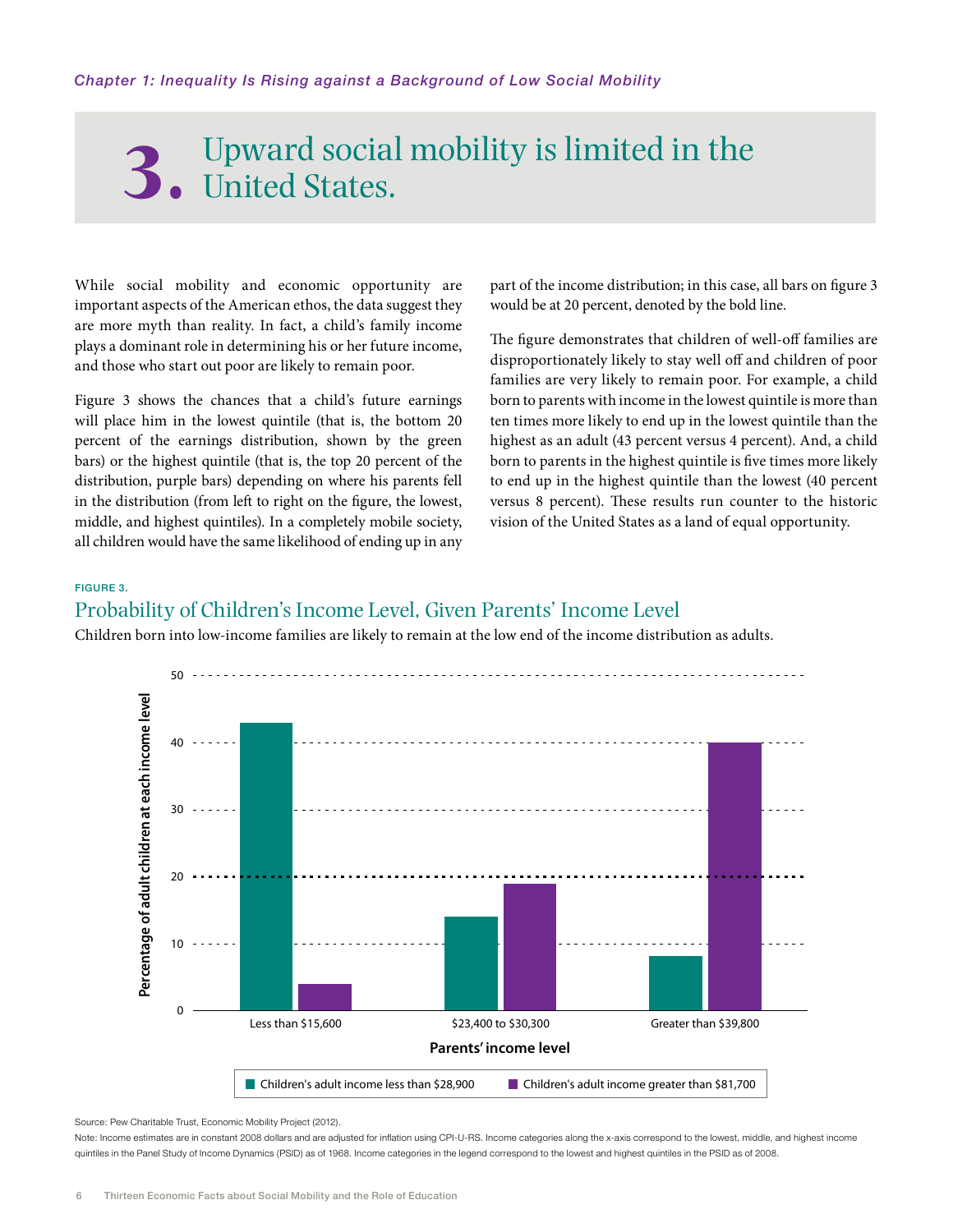

**Advancing Opportunity,** Prosperity, and Growth

# **CHAPTER 2:** The United States Is Experiencing a Growing Divide in Educational Investments and Outcomes Based on Family Income

*Although children of high- and low-income families are born with similar abilities, high-income parents are increasingly investing more in their children. As a result, the gap between high- and low-income students in K–12 test scores, college attendance and completion, and graduation rates is growing.*

- **4. The children of high- and low-income families are born with similar abilities but different opportunities.**
- **5. There is a widening gap between the investments that high- and lowincome families make in their children.**
- **6. The achievement gap between high- and low-income students has increased.**
- **7. College graduation rates have increased sharply for wealthy students but stagnated for low-income students.**
- **8. High-income families dominate enrollment at America's selective colleges.**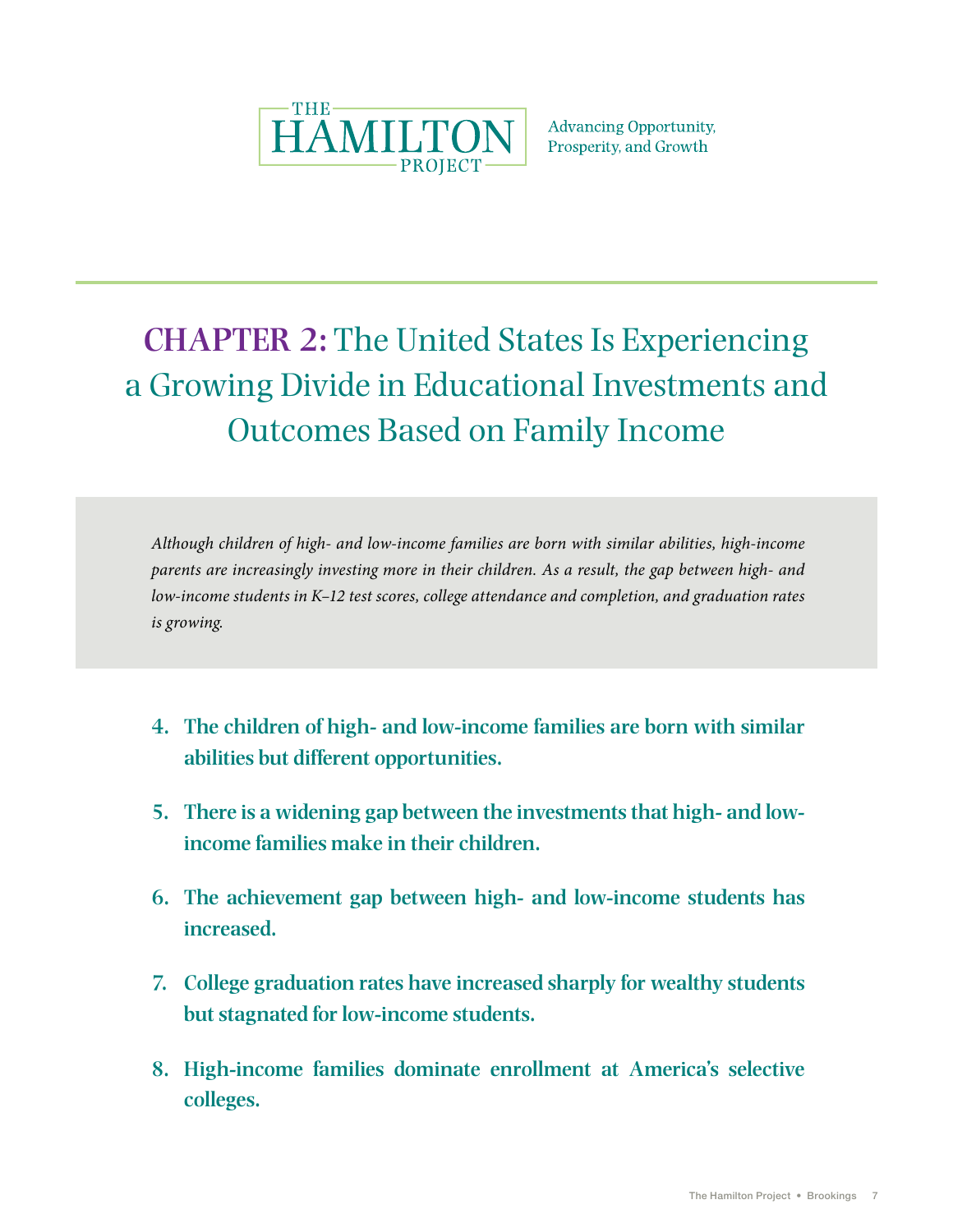### The children of high- and low-income families are born with similar abilities but different opportunities. **4.**

In examining the opportunity gap between high- and lowincome children, it is important to begin at the beginning birth. The evidence suggests that children of high- and lowincome families start out with similar abilities but rapidly diverge in outcomes.

At the earliest ages, there is almost no difference in cognitive ability between high- and low-income individuals. Figure 4 shows the impact of a family's socioeconomic status—a combination of income, education, and occupation—on the cognitive ability of infants between eight and twelve months of age, as measured in the Early Childhood Longitudinal Survey. Although it is obviously difficult to measure the cognitive ability of infants, this ECLS metric has been shown to be modestly predictive of IQ at age five (Fryer and Levitt 2013).

Controlling for age, number of siblings, race, and other environmental factors, the effects of socioeconomic status are small and statistically insignificant. A child born into a family in the highest socioeconomic quintile, for example, can expect to score only 0.02 standard deviations higher on a test of cognitive ability than an average child, while one born into a family in the lowest socioeconomic quintile can expect to score about 0.03 standard deviations lower—hardly a measurable difference and statistically insignificant. By contrast, other factors, such as age, gender, and birth order, have a greater impact on abilities at the earliest stages of life.

Despite similar starting points, by age four, children in the highest income quintile score, on average, in the 69th percentile on tests of literacy and mathematics, while children in the lowest income quintile score in the 34th and 32nd percentile, respectively (Waldfogel and Washbrook 2011). Research suggests that these differences arise largely due to factors related to a child's home environment and family's socioeconomic status (Fryer and Levitt 2004).

#### Figure 4.

#### Effect of Socioeconomic Status on the Cognitive Ability of Young Children

Income level seems to have a very small effect on the mental function of children under age one.



Source: Fryer and Levitt (2013); authors' calculations.

Note: Bars show regression estimates of the effect of socioeconomic status on standardized mental function composite score in the ECLS, controlling for race, age, and home environment.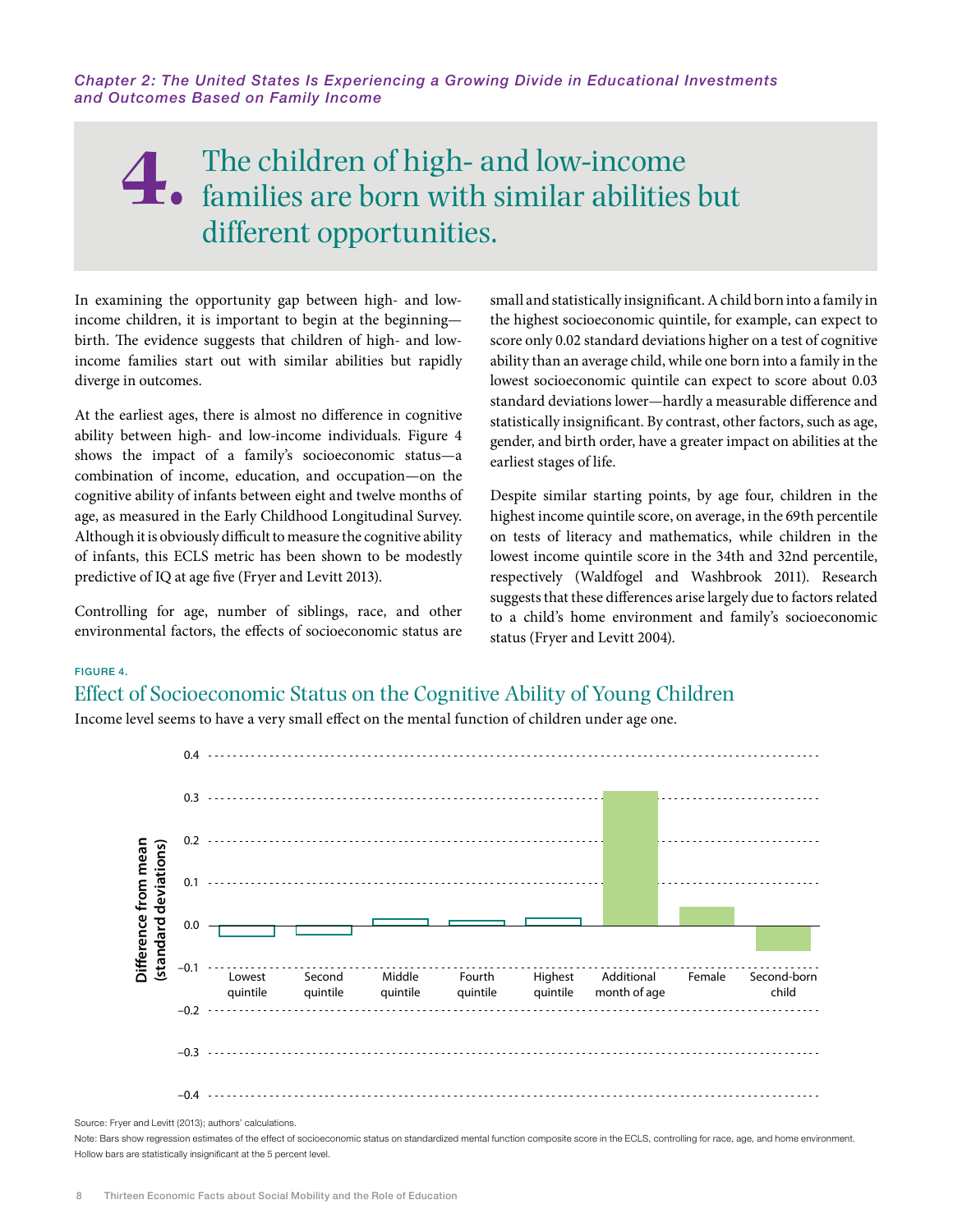### There is a widening gap between the investments that high- and low-income families make in their children. **5.**

Although we may all enter the world on similar footing, the deck is stacked against children born into low-income households. One significant consequence of growing income inequality is that, by historical standards, high-income households are spending much more on their children's education than low-income households. Figure 5 shows enrichment expenditures—SAT prep, private tutors, computers, music lessons, and the like—by income level.

Over the past four decades, families at the top of the income ladder have increased spending in these areas dramatically, from just over \$3,500 to nearly \$9,000 per child per year (in constant 2008 dollars). By comparison, those at the bottom of the income distribution have increased their spending since the early 1970s from less than \$850 to about \$1,300. The difference is still stark: high-income families have gone from spending slightly more than four times as much as low-income families to nearly seven times more.

Parents of higher socioeconomic status invest not only more money in their children, but more time as well. On average, mothers with a college degree spend 4.5 more hours each week engaging with their children than mothers with only a high school diploma or less (Guryan, Hurst, and Kearney 2008). This means that, among other things, by age three, children of parents who are professionals have vocabularies that are *50 percent larger* than those of children from working-class families, and 100 percent larger than those of children whose families receive welfare, disparities that some researchers ascribe to differences in how much parents engage and speak with their children. By the time they are three, children born to parents who are professionals have heard about 30 million more words than children born to parents who receive welfare (Hart and Risley 1995).

#### Figure 5.

#### Enrichment Expenditures on Children

High-income families spend about seven times more on their children than low-income families.



Source: Duncan and Murnane (2011).

Note: For a full description of enrichment expenditures, see the technical appendix.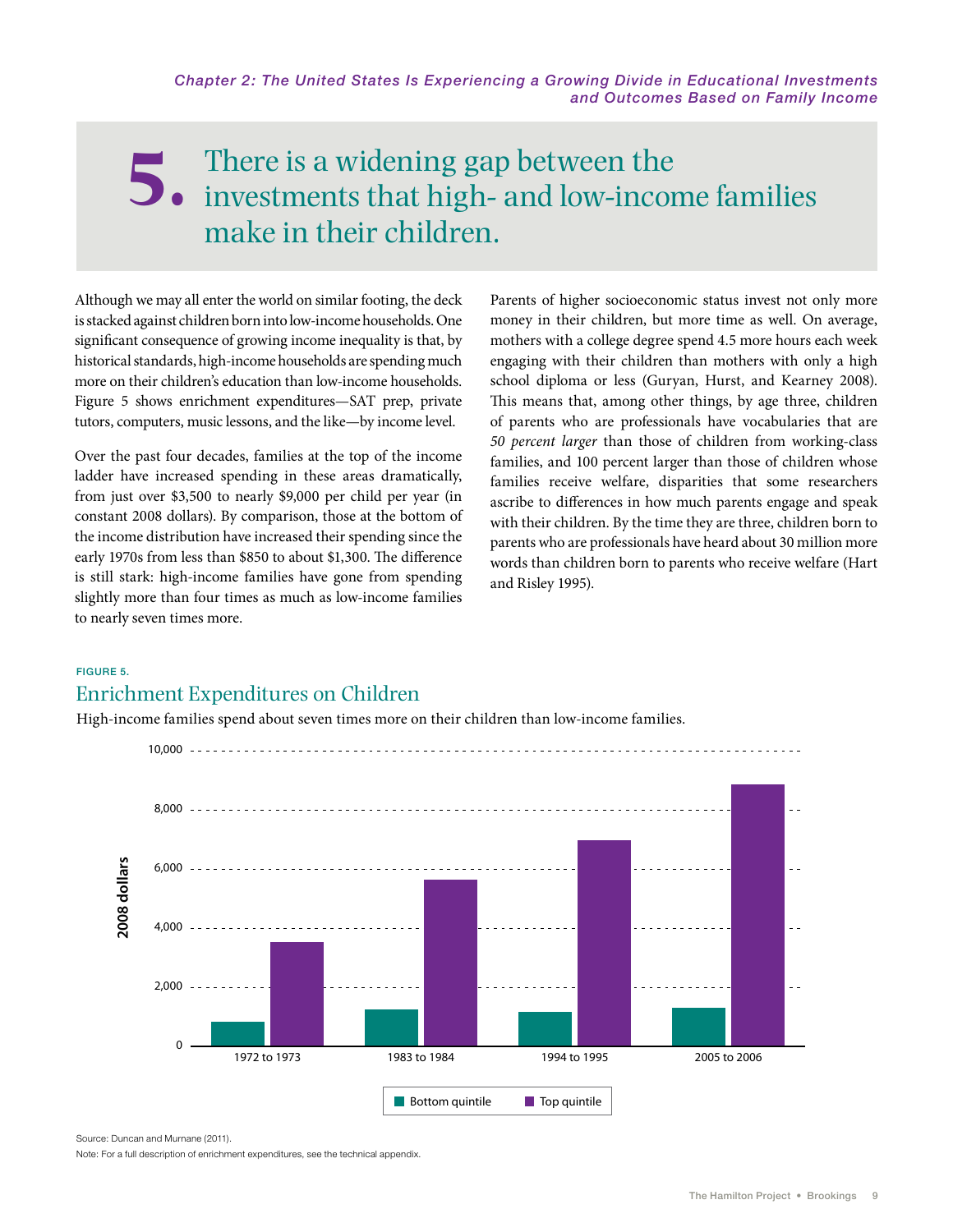# The achievement gap between high- and low-income students has increased.

Disparities in what parents can invest in their children—whether time or money—appear to have important consequences for children's success in school. While many factors play a role in shaping scholastic achievement, family income is one of the most persistent and significant. In fact, the income achievement gap—the role that wealth plays in educational attainment—has been increasing over the past five decades. By comparing test results of children from families at the 90th income percentile to those of children from families at the 10th percentile, researchers have found that the gap has grown by about 40 percent over the past thirty years (Reardon 2011).

Figure 6 shows that the income achievement gap as estimated for students born in 2001 is over 1.2 standard deviations. To put this in perspective, according to the National Assessment of Educational Progress, an average student advances between 1.2 and 1.5 standard deviations between fourth and eighth grade. The achievement gap between high- and low-income students, then, is on par with the gap between eighth graders and fourth graders.

This growing test-score gap mirrors the diverging parental investments of high- and low-income families (figure 5). As with parental investment, the test scores of low-income students have shown modest gains over the past few decades, while those of high-income students have shown large increases. The gap between high- and low-income students, therefore, is not an instance of the poor doing worse while the wealthy are doing better; rather, it is that students from wealthier families are pulling away from their lower-income peers.

#### Figure 6.

#### Average Difference in Reading Standardized Test Scores between 90th and 10th Income Percentile Families





Source: Reardon (2011).

Note: The figure shows best-fit estimate from the twelve available nationally representative studies that include family income and standardized test scores.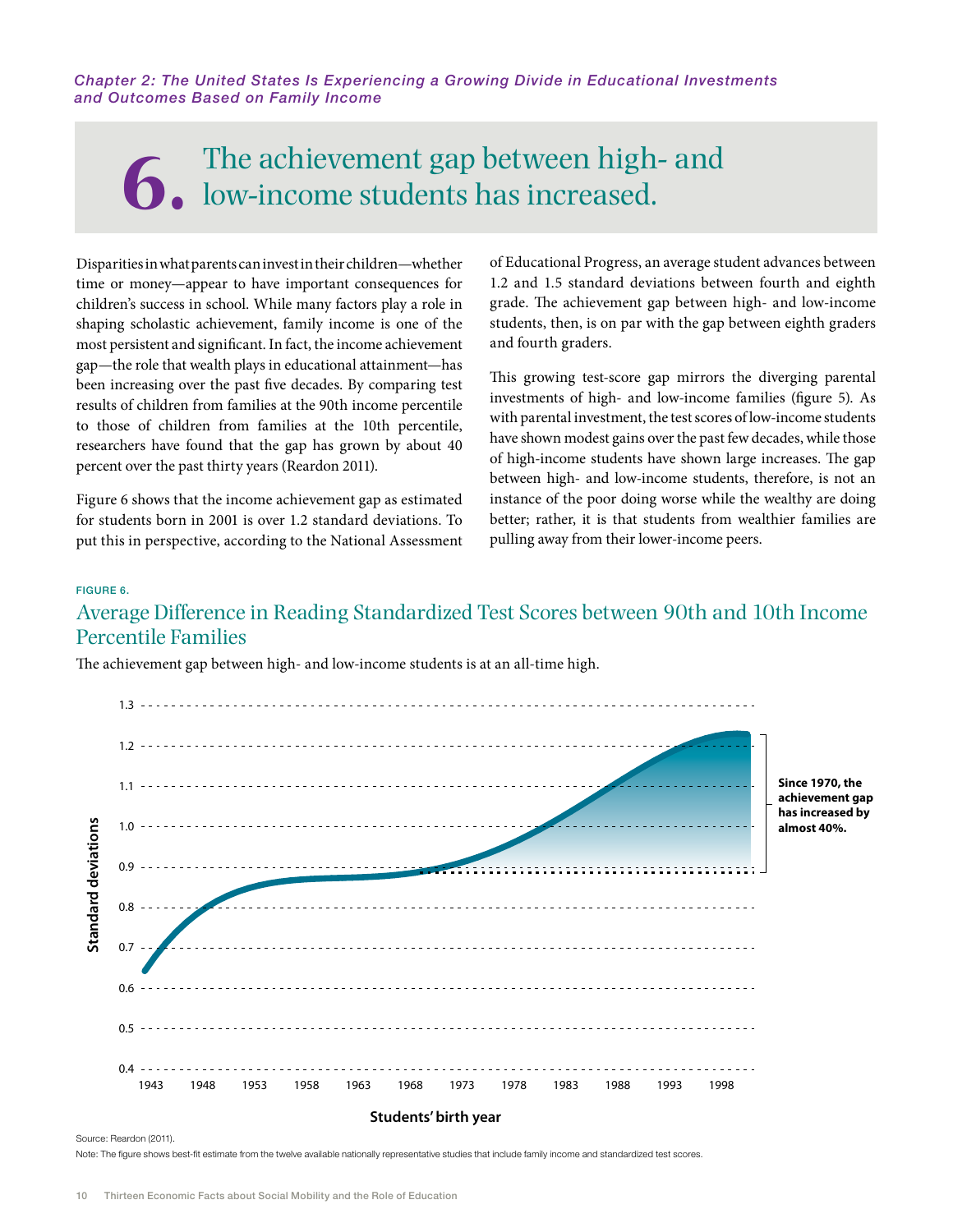### College graduation rates have increased sharply for wealthy students but stagnated for low-income students. **7.**

College graduation rates have increased dramatically over the past few decades, but most of these increases have been achieved by high-income Americans. Figure 7 shows the change in graduation rates for individuals born between 1961 and 1964 and those born between 1979 and 1982. The graduation rates are reported separately for children in each quartile of the income distribution.

In every income quartile, the proportion graduating from college increased, but the size of that increase varied considerably.

While the highest income quartile saw an 18 percentage-point increase in the graduation rate between these birth cohorts, the lowest income quartile saw only a 4 percentage-point increase.

This graduation-rate gap may have important implications for social mobility and inequality. Given the importance of a college degree in today's labor market, rising disparities in college completion portend rising disparities in outcomes in the future.

#### Figure 7.

#### Share of Population with College Degree, by Income Level and Birth Year

The graduation rate for low-income individuals has not increased very much over the past few decades.



Source: Bailey and Dynarski (2011).

Note: Original data come from National Longitudinal Survey of Youth, 1979 and 1997.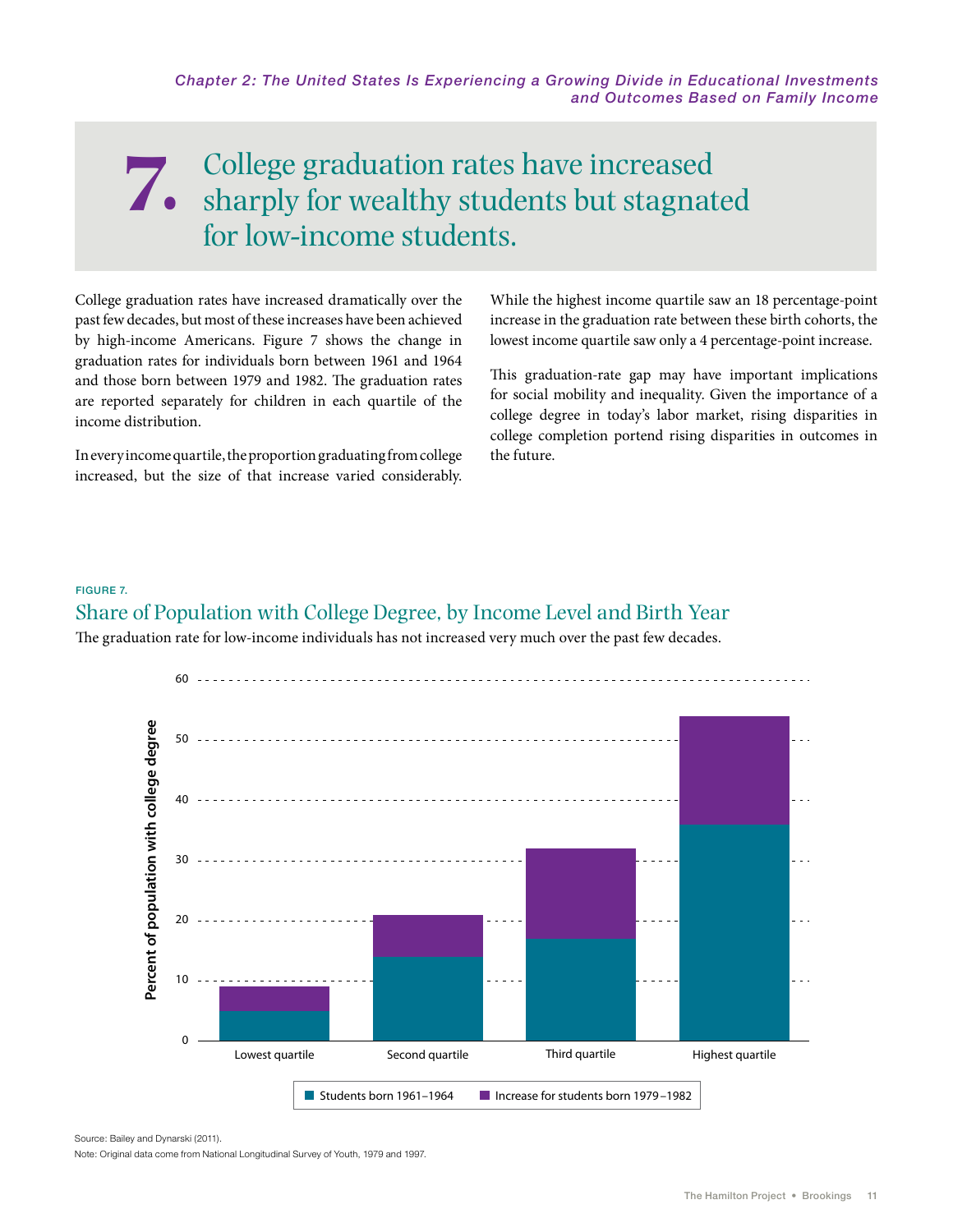# High-income families dominate enrollment at **8.** America's selective colleges.

The gap between high- and low-income groups in college outcomes extends beyond college graduation rates. Students from higher-income families also apply to and enroll in moreselective colleges. Figure 8 reports the percent of students at more- and less-selective schools that come from families in the top and bottom quartiles of the socioeconomic status distribution (a combination of parental income, education, and occupation).

The figure demonstrates that the most-competitive colleges are attended almost entirely by students from higher–

socioeconomic status households. Indeed, the more competitive the institution, the greater the percentage of the student body that comes from the top quartile, and the smaller the percentage from the bottom quartile. At institutions ranked as "most competitive"—those with more-selective admissions and that require high grades and SAT scores the wealthiest students out-populate the poorest students by a margin of fourteen to one (Carnevale and Strohl 2010). By contrast, at institutions ranked as "less-competitive" and "noncompetitive," the lowest–socioeconomic status students are over-represented.

#### Figure 8.

#### Socioeconomic Distribution at Colleges by Selectivity

A student at one of America's most-selective universities is fourteen times more likely to be from a high-income family than from a low-income family.



Source: Carnevale and Strohl (2010).

Note: Figure shows college attendance as of 2006. See technical appendix for full description of college selectivity categories.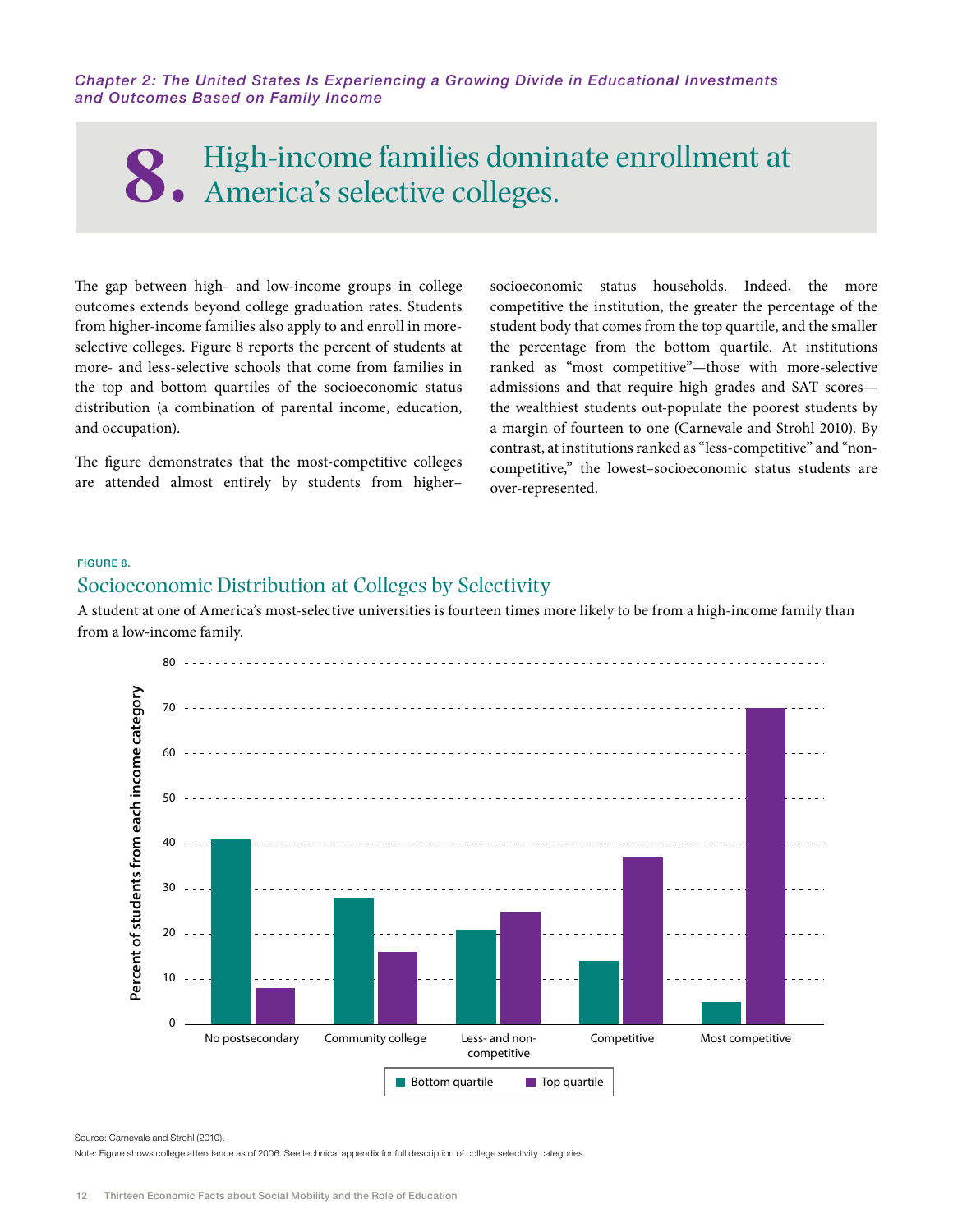

**Advancing Opportunity,** Prosperity, and Growth

# **CHAPTER 3:** Education Can Play a Pivotal Role in Improving Social Mobility

*Promoting increased social mobility requires reexamining a wide range of economic, health, social, and education policies. Higher education has always been a key way for poor Americans to find opportunities to transform their economic circumstances. In a time of rising inequality and low social mobility, improving the quality of and access to education has the potential to increase equality of opportunity for all Americans.*

- **9. A college degree can be a ticket out of poverty.**
- **10. The sticker price of college has increased significantly in the past decade, but the actual price for many lower- and middle-income students has not.**
- **11. Few investments yield as high a return as a college degree.**
- **12. Students are borrowing more to attend college—and defaulting more frequently on their loans.**
- **13. New low-cost interventions can encourage more low-income students to attend, remain enrolled in, and increase economic diversity at even top colleges.**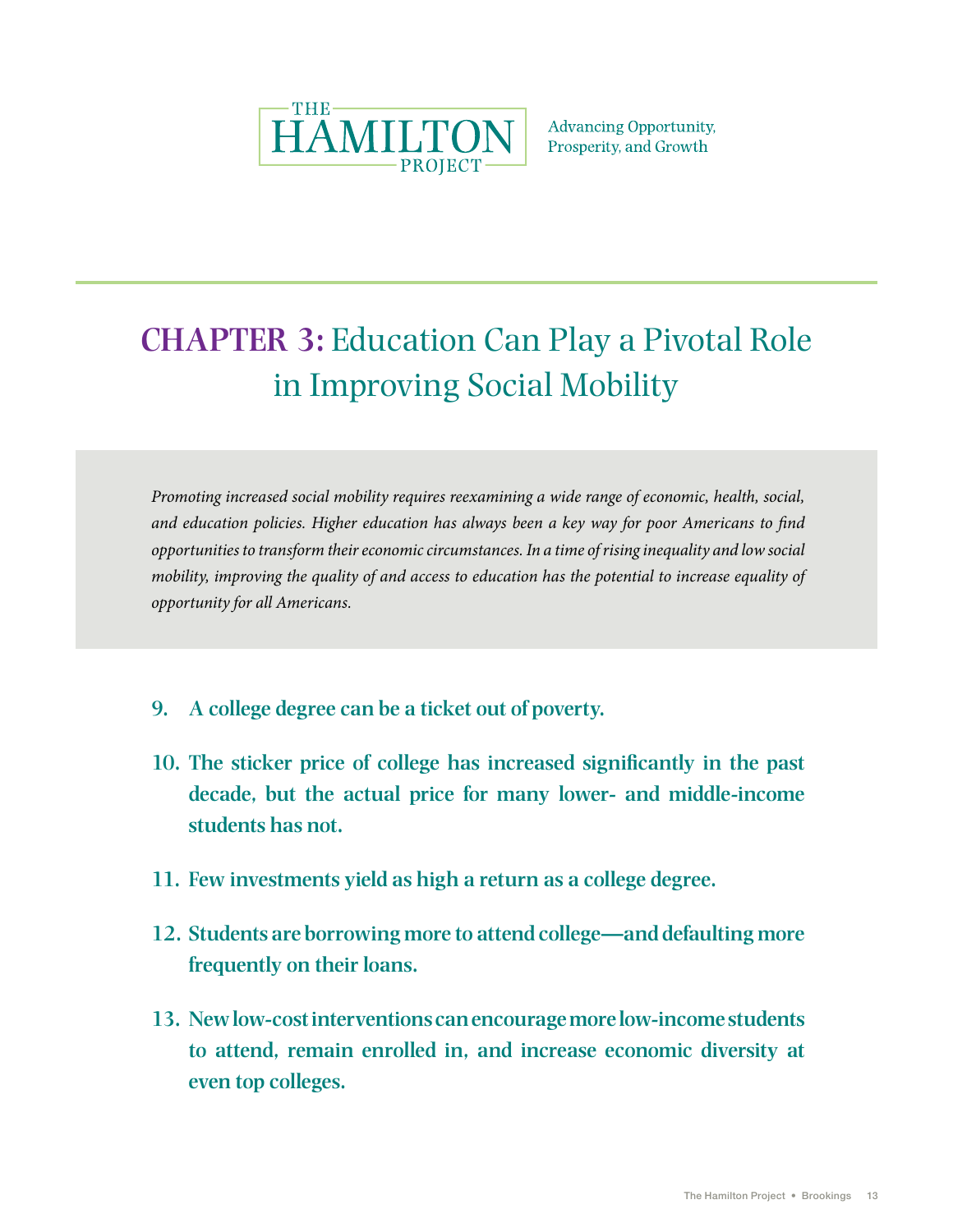# **9.** A college degree can be a ticket out of poverty.

The earnings of college graduates are much higher than for nongraduates, and that is especially true among people born into low-income families. Figure 9 shows the earnings outcomes for individuals born into the lowest quintile of the income distribution, depending on whether they earned a college degree. In a perfectly mobile society, an individual would have an equal chance of ending up in any of the five quintiles, and all the bars would be level with the bold line.

As the figure shows, however, without a college degree a child born into a family in the lowest quintile has a 45 percent

chance of remaining in that quintile as an adult and only a 5 percent chance of moving into the highest quintile. On the other hand, children born into the lowest quintile who do earn a college degree have only a 16 percent chance of remaining in the lowest quintile and a 19 percent chance of breaking into the top quintile. In other words, a low-income individual without a college degree will very likely remain in the lower part of the earnings distribution, whereas a low-income individual with a college degree could just as easily land in any income quintile—including the highest.

#### Figure 9.

#### Income Quintile of Adults Born into Lowest-Quintile Families, by College Attainment

Without a college degree, a child born into a poor family has little chance of breaking into the upper end of the income distribution.



#### Source: Haskins (2008).

Note: Calculations are based on the PSID, which compares children's adult income at roughly age forty with that of their parents at about the same age.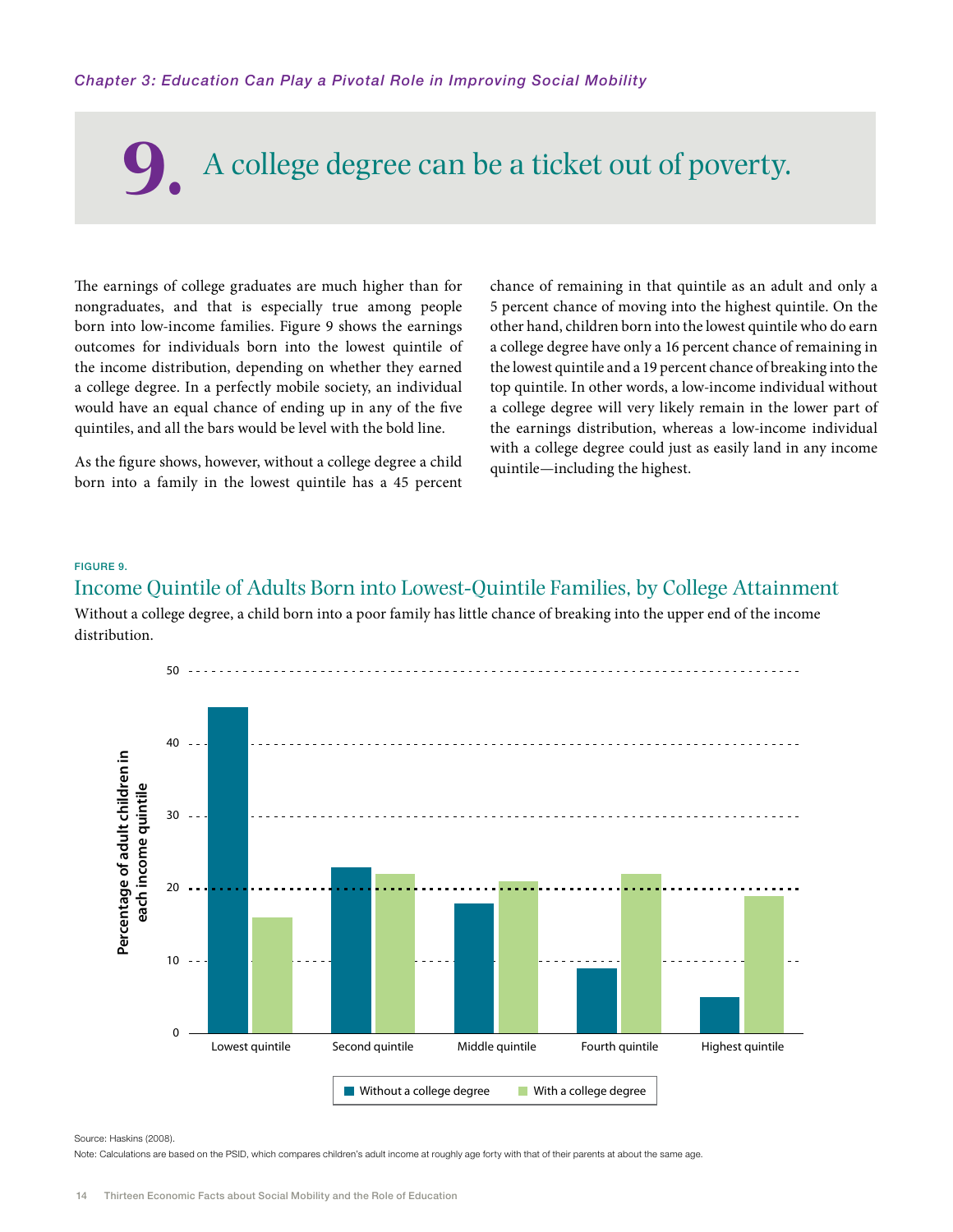# The sticker price of college has increased significantly **10.** The sticker price of college has increased signification in the past decade, but the actual price for many lower- and middle-income students has not.

In the past decade, increases in the sticker price of attending college have made going to college appear, for some, prohibitively expensive. Published tuition and fees for the 2012–13 academic year are projected to average \$26,060 for private four-year institutions, and \$8,860 in-state for public four-year institutions (College Board 2012). But before allowing this sticker price to be a deterrent, students must look deeper to learn whether those costs apply to them. Looking at net tuition—the price that the average student actually pays after financial aid—the picture is very different.

Because of increases in federal, state, and college-provided financial aid, not only is average net tuition much lower than average published tuition, but it has also increased at a much lower rate than published tuition in the past ten years. As seen in figure 10, net in-state tuition and fees at public four-year colleges have only increased by an average of \$1,420 since 2002, which is less than half of the increase in the published rate. Although published tuition at private four-year colleges has increased by an average of \$6,090 since 2002, net tuition has only increased by \$230. In fact, the projected average net tuition at private four-year colleges for the academic year 2012–13 is 3.7 percent lower than the average net tuition in 2007–08 and lower than all five academic years between 2004–05 and 2008–09 (College Board 2012).

For many households, high costs of tuition are a burden. Once families and students have a sense of what financial aid they are eligible for, they can get a more accurate idea of the actual price tag for tuition. For each student, the net cost is the important consideration when making educational decisions.

#### Figure 10.

### Change in Published and Net Tuition, 2002 and 2012

Net tuition—the average price people actually pay to go to college—has increased much more slowly than published tuition.



Source: College Board (2012). Note: Tuition and fees do not include room and board.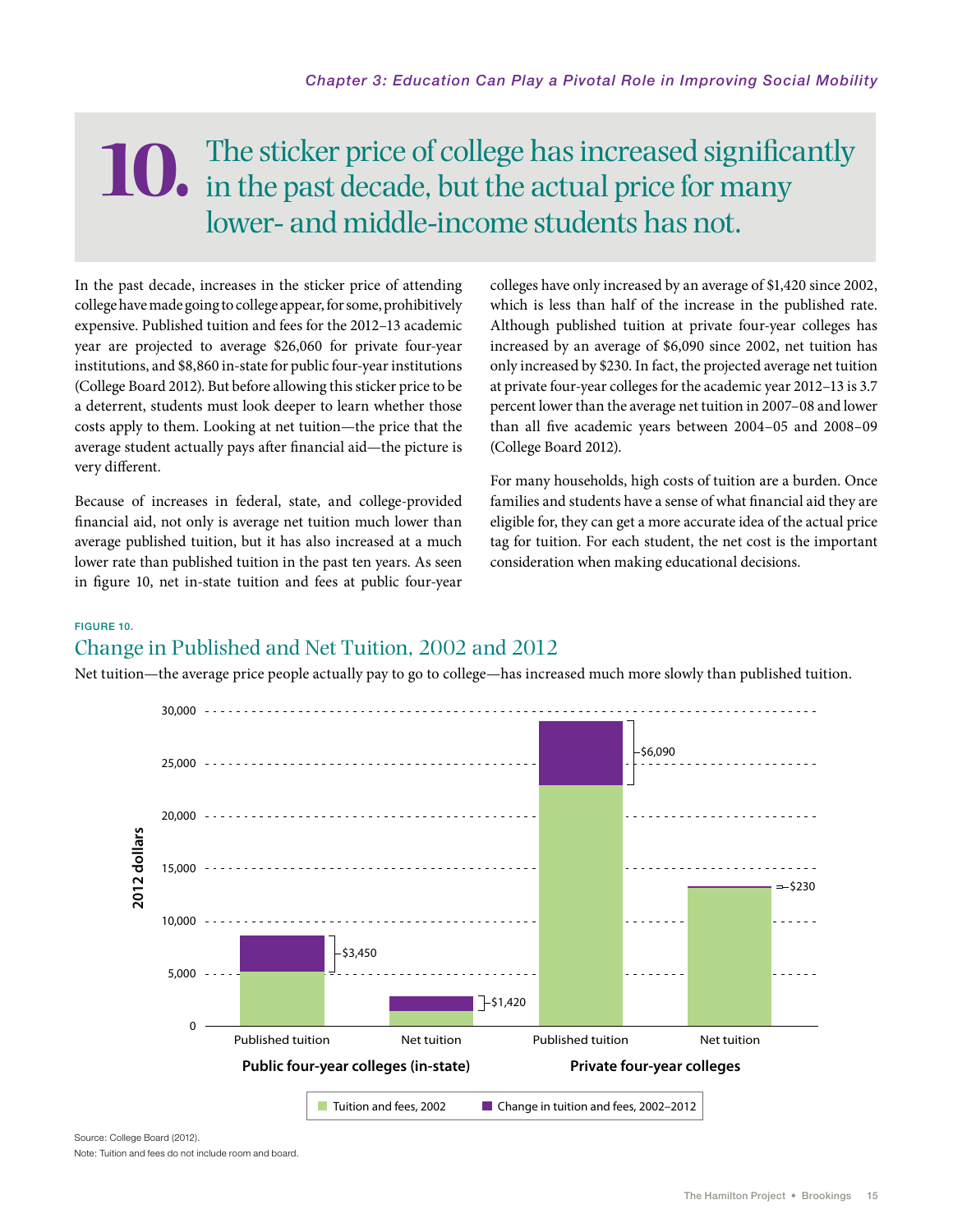# The Few investments yield as high a return as a college degree.

Obtaining a college degree can significantly boost one's income. Over the past three years, individuals between the ages of thirty and fifty who graduated from high school but did not attend college could expect to earn less than \$30,000 per year. Those whose highest level of educational attainment was a bachelor's degree earned just under \$60,000 per year, and those with an advanced degree earned over \$80,000.

But even individuals who attend college and do not obtain a degree still see an increase in their annual earnings. Those who leave college before receiving a credential or degree earn about \$7,000 per year more than those with only a high school diploma, and individuals holding an associate's degree earn over \$10,000 more.

Higher education is one of the best investments an individual can make. As shown in figure 11, the returns to earning an associate's, professional, or bachelor's degree exceed 15 percent, and even the average return to attending some college for those who do not

earn a degree is 9 percent. In comparison, the average return to an investment in the stock market is a little over 5 percent; gold, ten-year Treasury bonds, T-bills, and housing are 3 percent or less.

Although the return to an associate's degree really stands out, this high return partially reflects the lower cost of an associate's degree rather than a major boost to long-run earnings. Over a lifetime, the earnings of an associate's degree recipient are roughly \$170,000 higher than those of a high school graduate, while the earnings of a bachelor's degree holder are \$570,000 more than those of a high school graduate.

While it is likely that college graduates have different aptitudes and ambitions that might affect earnings and thus the resulting economic returns, a large body of academic research suggests there is a strong causal relationship between increases in education and increases in earnings (Card 2001).

#### Figure 11.

#### Returns to Education Compared to Other Investments

The average returns to earning a degree are high, and even the returns to starting college and not finishing are still higher than the returns to any other traditional investment.



25

Source: CPS (2009, 2010-12); Damodaran (2013); Federal Reserve Economic Data (2013); National Center for Education Statistics ([NCES] 2012, 2013); National Mining Association (2012); Shiller (2013); authors' calculations.

Note: Sample is civilian, natural-born U.S. citizens. Earnings data come from the CPS (2010-12) and tuition data come from NCES (2012, 2013). Data for other assets reflect real returns between 1928 and 2012. See the technical appendix for a full description of the calculations.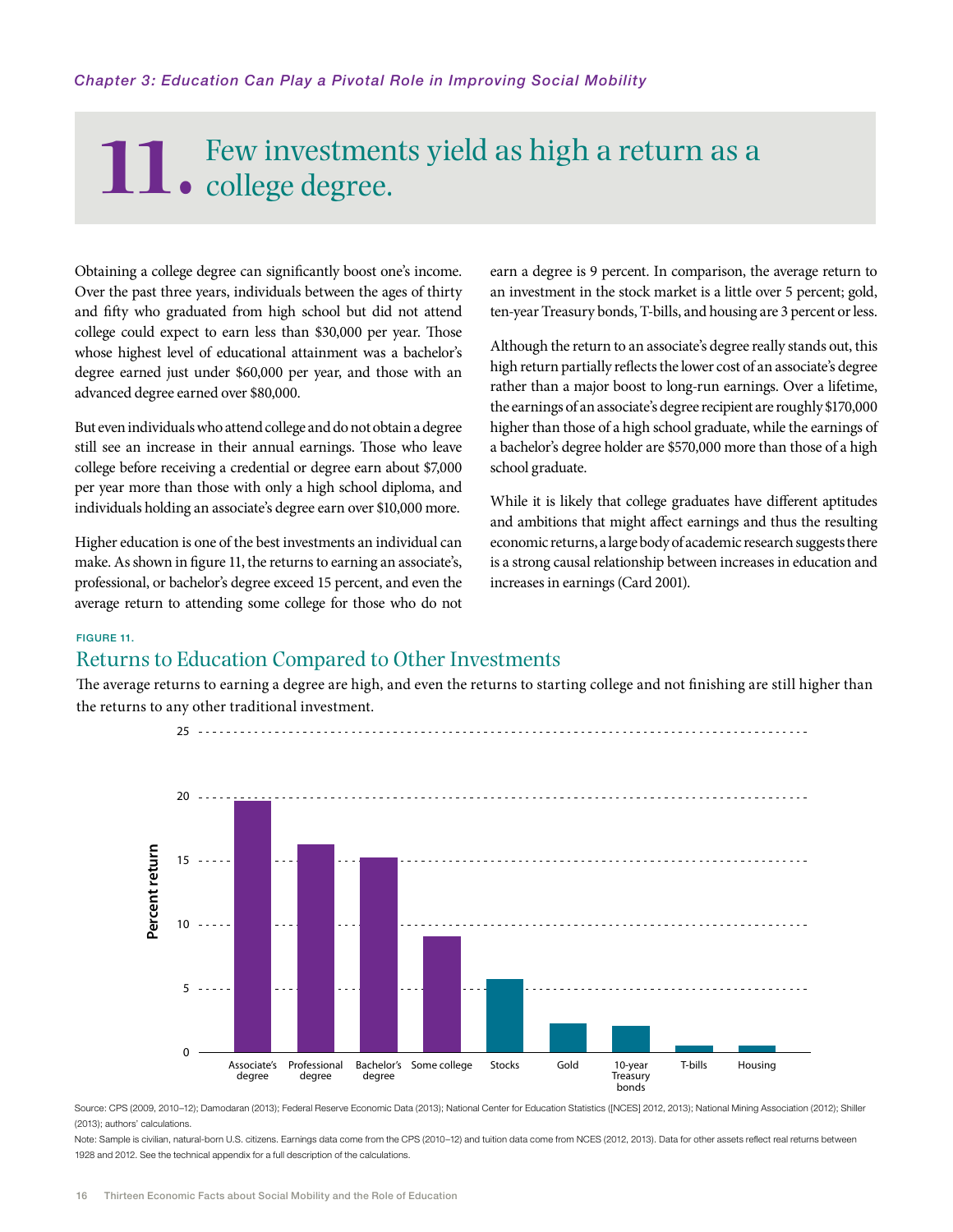# **12.** Students are borrowing more to attend college-<br>and defaulting more frequently on their loans.

Over the past decade, the volume and frequency of student loans have increased significantly. The share of twenty-five-year-olds with student debt has risen by about 15 percentage points since 2004, and the amount of student debt incurred by those under the age of thirty has more than doubled (Lee 2013).

Despite these increases, the majority of students appear to borrow prudently. About 90 percent have loan balances less than \$50,000, and 40 percent have balances under \$10,000 (Fry 2012). Given that a college graduate can expect to earn, on average, about \$30,000 more per year than a high school graduate over the course of his or her life, the returns to college appear to warrant the cost of student loans for most students.

Still, recent trends in student loans raise questions and concerns that merit further investigation. For one, it is unclear why student debt is increasing at its current trajectory. Neither college enrollment nor net college tuition has risen dramatically enough over the past decade to explain the rapid upsurge. Second, even though most students have a relatively low total loan balance, the default rate has increased significantly over the past decade: the share of those more than ninety days delinquent rose from under 10 percent in 2004 to about 18 percent in 2012 (figure 12b). While the returns to investments in college remain high, it will be important for policymakers to better understand why debt and delinquency rates have increased over the past decade.

#### Figure 12A.

#### Outstanding Student Loan Debt Owed as a Share of Household Income

#### Figure 12B.

#### Share of Borrowers 90 or More Days Delinquent

As students borrow more to finance their college educations, the default rate on student loans has increased.



Source: Fry (2012)

Note: The figure includes education loans that are currently in deferment and loans in scheduled repayment period.



Source: Lee (2013).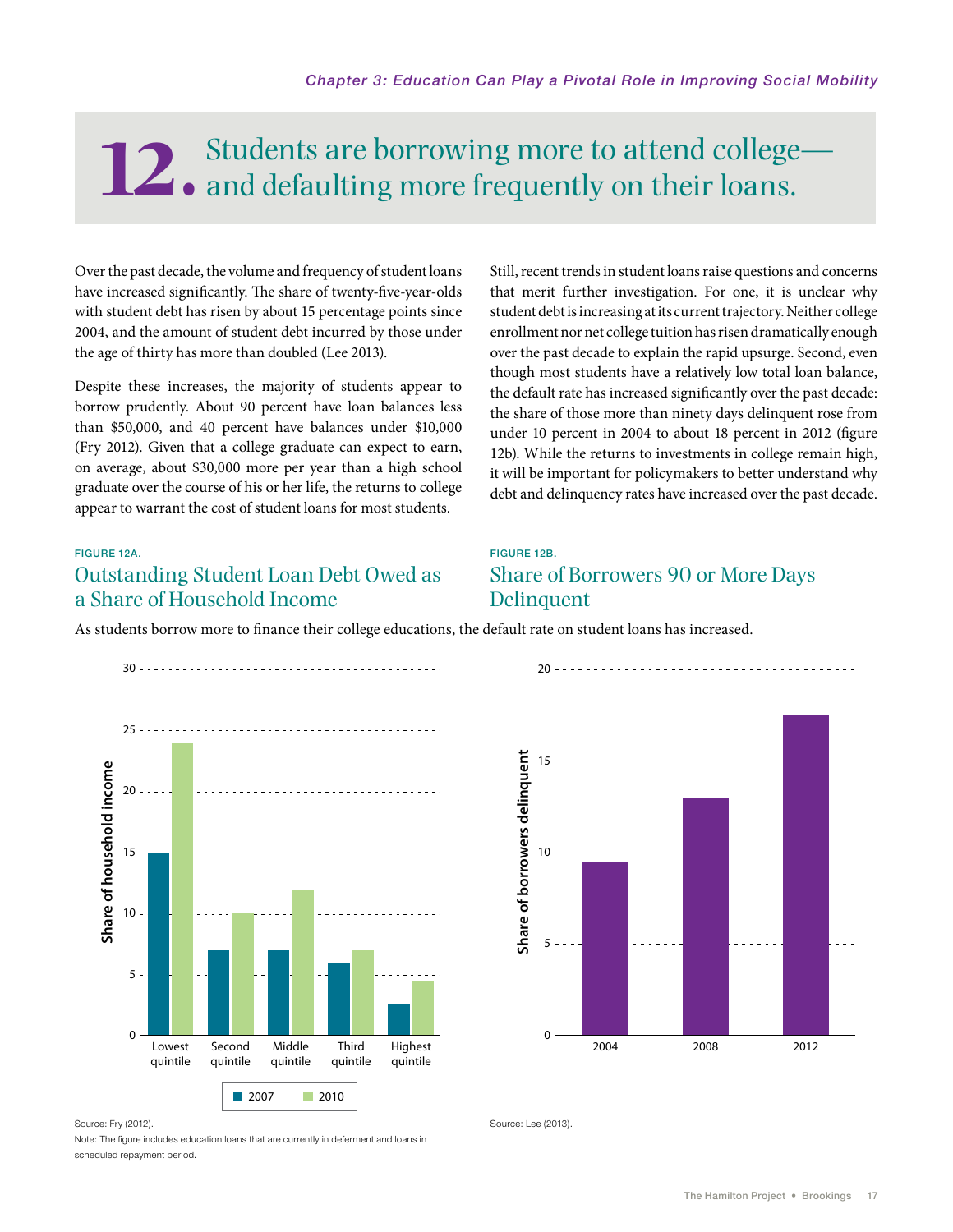## New low-cost interventions can encourage more 13. New low-cost interventions can encourage more low-income students to attend, remain enrolled in, and increase economic diversity at even top colleges.

To promote social mobility, enabling more low- and middleincome students to pay for college with federal grants is one of the most important goals that policymakers can pursue. For the past several decades, the main tools for achieving this goal have been Pell grants, Stafford loans, or merit-based aid such as the state of Georgia's HOPE Scholarship. Researchers estimate that, depending on the exact program, the effect of \$1,000 of college aid is an increase of 3 to 6 percentage points in college enrollment (Deming and Dynarski 2009). As figure 13 shows, this translates into a total cost of between \$20,000 and \$30,000 to send one additional student to college through these aid programs. To put this in context, the average difference in earnings between a college graduate and a high school graduate is almost \$30,000 per year, so these programs are likely to be beneficial on net.

Figure 13 also reports on new, low-cost interventions that can complement federal and state aid programs to send more kids

to college and to better schools, and to convince them to stay in college once they get there. One study finds that simplifying and assisting low-income students in the financial aid application process increases college enrollment by about 8 percentage points, and costs less than \$100 per student (Bettinger et al. 2009). And, on a per student basis, employing mentors to coach students on the value of staying in college beyond their freshman years is \$10,000 less expensive than need- or merit-based scholarships (Bettinger and Baker 2011).

Another study found that mailing high-achieving, low-income students personalized information on their college options nudged those students to apply to better schools. At a cost of only \$6 per student contacted, this intervention increased lowincome students' applications to selective schools by more than 30 percentage points (Hoxby and Turner 2013).

#### Figure 13. Approximate Cost of Achieving Given Outcome, by Policy or Intervention

New educational interventions can achieve positive results for a relatively low cost.



Source: Bettinger and Baker (2011); Bettinger et al. (2009); Carrell and Sacerdote (2013); Dynarski (2000, 2003, 2005); Hoxby and Turner (2013); Kane (1995, 2003, 2004). Note: Bars are in current dollars at the time of the studies. See technical appendix for a description of how bars were calculated.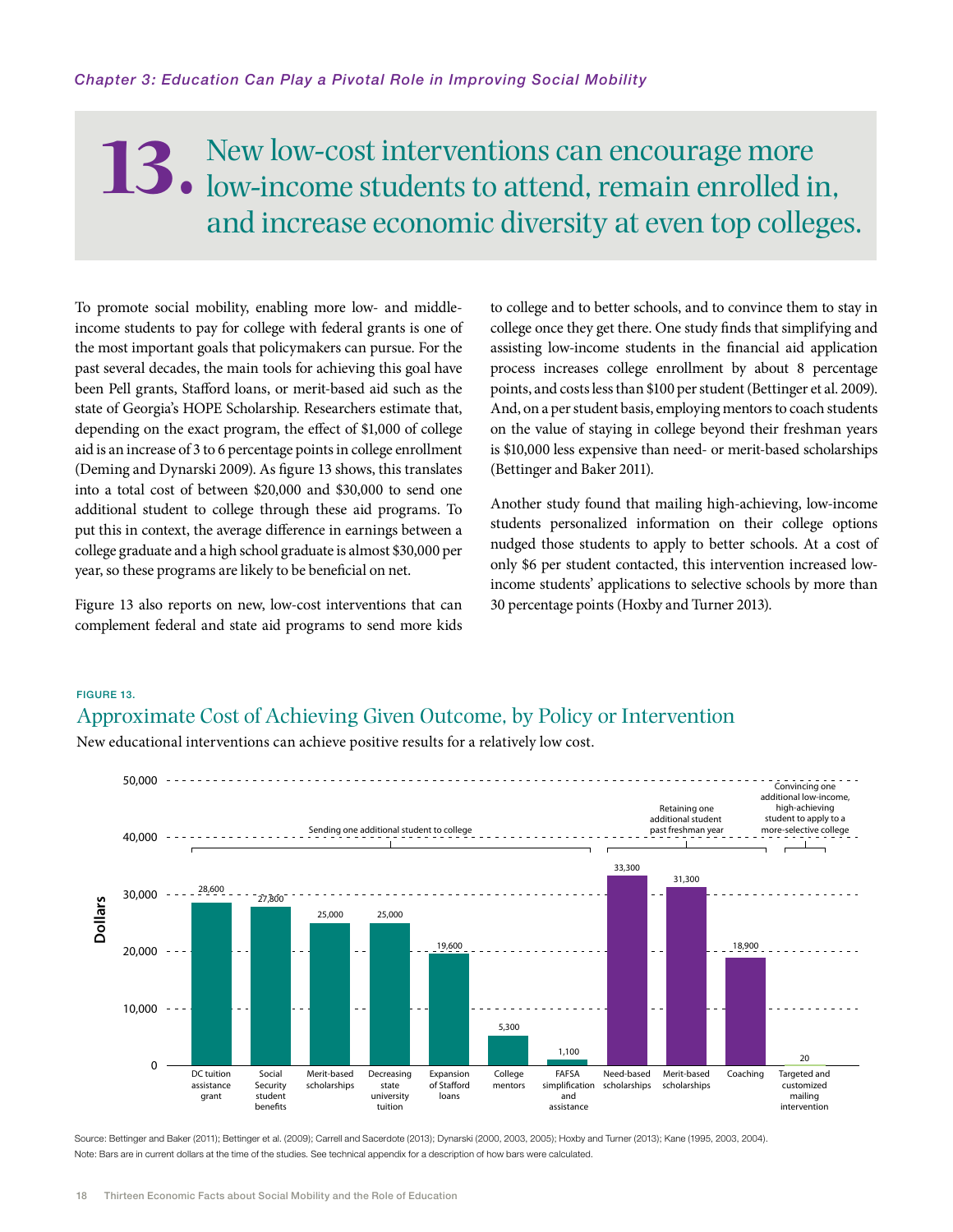## References

#### **Primary Data Sources**

- The primary data source was the Current Population Survey (CPS), a survey conducted by the U.S. Bureau of the Census for the Bureau of Labor Statistics. Data sets were accessed through the Minnesota Population Center's Integrated Public Use Microdata Series (IPUMS).
- King, Miriam, Steven Ruggles, J. Trent Alexander, Sarah Flood, Katie Genadek, Matthew B. Schroeder, Brandon Trampe, and Rebecca Vick. 2010. Integrated Public Use Microdata Series (IPUMS), Current Population Survey (CPS): Version 3.0 [Machine-readable database]. Minneapolis: University of Minnesota.

#### **Secondary Data Sources**

- Bailey, Martha J., and Susan M. Dynarski. 2011. "Gains and Gaps: Changing Inequality in U.S. College Entry and Completion." NBER Working Paper 17633, National Bureau of Economic Research, Cambridge, MA.
- Barron's. 2009. *Barron's Profiles of American Colleges*. Hauppauge, NY: Barron's Educational Series, College Division.
- Bettinger, Eric, and Rachel Baker. 2011. "The Effects of Student Coaching in College: An Evaluation of a Randomized Experiment in Student Mentoring." NBER Working Paper 16881, National Bureau of Economic Research, Cambridge, MA.
- Bettinger, Eric, Bridget Terry Long, Philip Oreopoulos, and Lisa Sanbonmatsu. 2009. "The Role of Simplifications and Information in College Decisions: Results from the H&R Block FAFSA Experiment." NBER Working Paper 15361, National Bureau of Economic Research, Cambridge, MA.
- Card, David. 2001. "Estimating the Return to Schooling: Progress on Some Persistent Econometric Problems." *Econometrica* 69 (5): 1127–60.
- Carnevale, Anthony P., and Jeff Strohl. 2010. "How Increasing College Access Is Increasing Inequality, and What to Do About It." In *Rewarding Strivers: Helping Low-Income Students Succeed in College*. New York: Century Foundation Press.
- Carrell, Scott E., and Bruce Sacerdote. 2013. "Late Interventions Matter Too: The Case of College Coaching in New Hampshire." NBER Working Paper 19031, National Bureau of Economic Research, Cambridge, MA.
- College Board. 2012. *Trends in College Pricing, 2012*. New York: College Board Advocacy and Policy Center.
- Corak, Miles. 2013. "Inequality from Generation to Generation: The United States in Comparison." In *Economics of Inequality, Poverty and Discrimination in the 21st Century*, edited by Robert S. Rycroft. Santa Barbara, CA: ABC-Clio.
- Damodaran, Aswath. 2013. "Historical Returns on Stocks, Bonds and Bills: United States." New York University. Last modified January 5. Available at http://www.stern.nyu.edu/~adamodar/ pc/datasets/histretSP.xls.
- Deming, David, and Susan Dynarski. 2009. "Into College, Out of Poverty? Policies to Increase the Postsecondary Attainment of the Poor." NBER Working Paper 15387, National Bureau of Economic Research, Cambridge, MA.
- Duncan, Greg J., and Richard J. Murnane. 2011. "Introduction: The American Dream, Then and Now." In *Whither Opportunity? Rising Inequality and the Uncertain Life Chances of Low-Income Children*, edited by Greg J. Duncan and Richard J. Murnane. New York: Russell Sage Foundation Press.
- Dynarski, Susan. 2000. "Hope for Whom? Financial Aid for the Middle Class and Its Impact on College Attendance." *National Tax Journal* 53 (3): 629–62.
- ———. 2003. "Does Aid Matter? Measuring the Effect of Student Aid on College Attendance and Completion." *American Economic Review* 93 (1): 279–88.
- ———. 2005. "Loans, Liquidity and Schooling Decisions." Unpublished manuscript. Harvard University, Kennedy School of Government.
- Federal Reserve Economic Data. 2013. "3-Month Treasury Bill: Secondary Market Rate [TB3MS]." Federal Reserve Bank of St. Louis. Accessed June 6, 2013. Available at http://research. stlouisfed.org/fred2/series/TB3MS.
- Fry, Richard. 2012. "A Record One-in-Five Households Now Owe Student Loan Debt." Pew Research, Social and Demographic Trends, Washington, DC.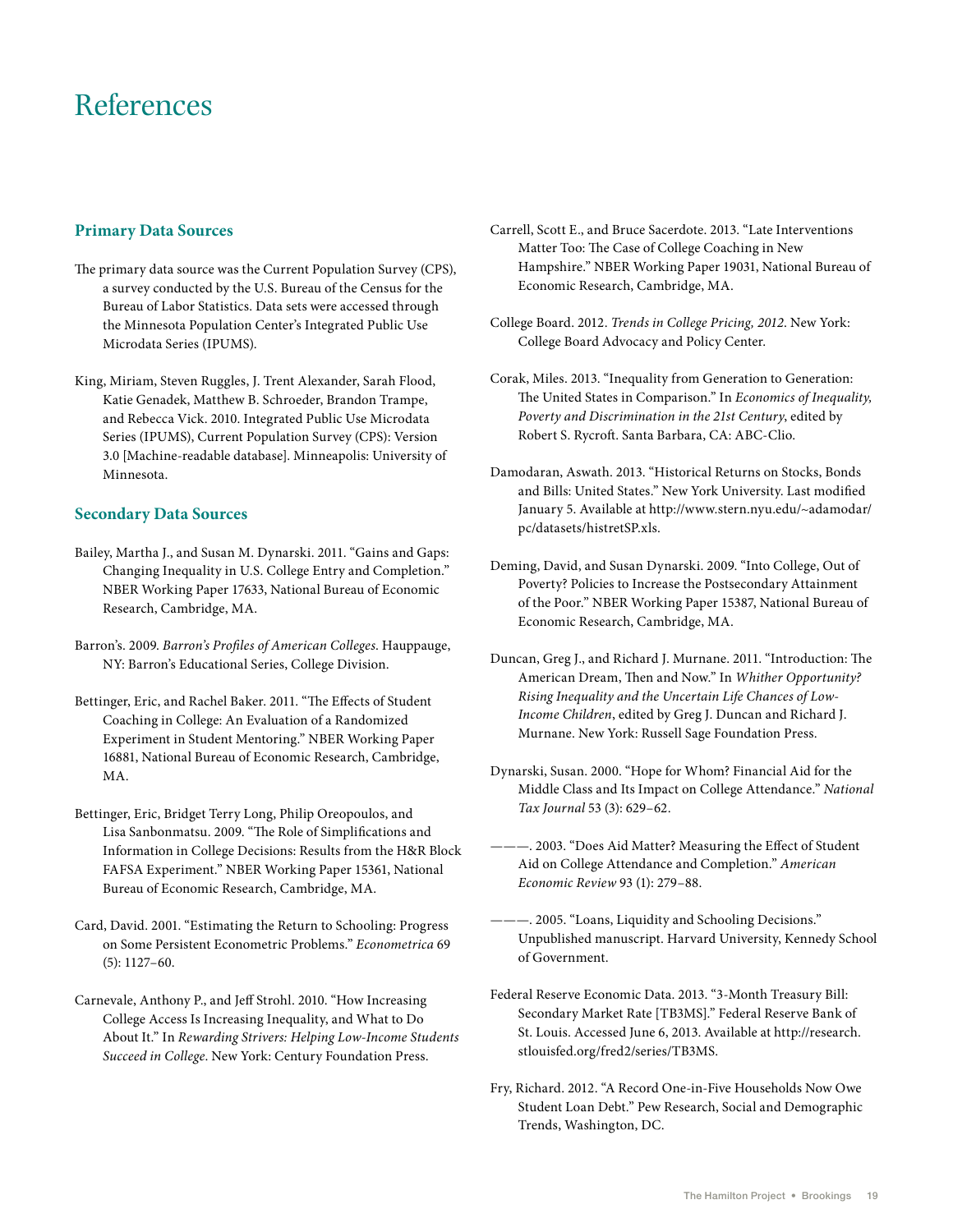- Fryer, Roland, and Steven Levitt. 2004. "Understanding the Black– White Test Score Gap in the First Two Years of School." *Review of Economics and Statistics* 86 (2): 447–64.
- ———. 2013. "Testing for Racial Differences in the Mental Ability of Young Children." *American Economic Review* 103 (2): 981–1005.
- Guryan, Jonathan, Erik Hurst, and Melissa Kearney. 2008. "Parental Education and Parental Time with Children." NBER Working Paper 13933, National Bureau of Economic Research, Cambridge, MA.
- Hart, Betty, and Todd R. Risley. 1995. *Meaningful Differences in the Everyday Experience of Young American Children.* Baltimore, MD: Brookes.
- Haskins, Ron. 2008. "Education and Economic Mobility." In *Getting Ahead or Losing Ground: Economic Mobility in America*, edited by Julia B. Isaacs, Isabel V. Sawhill, and Ron Haskins. Washington, DC: The Brookings Institution and the Economic Mobility Project.
- Hoxby, Caroline, and Sarah Turner. 2013. "Expanding College Opportunities for High-Achieving, Low Income Students." SIEPR Discussion Paper 12-014, Stanford Institute for Economic Policy Research, Stanford, CA.
- Kane, Thomas. 1995. "Rising Public College Tuition and College Entry: How Well Do Public Subsidies Promote Access to College?" NBER Working Paper 5164, National Bureau of Economic Research, Cambridge, MA.
- ———. 2003. "A Quasi-Experimental Estimate of the Impact of Financial Aid on College-Going." NBER Working Paper 9703, National Bureau of Economic Research, Cambridge, MA.
- ———. 2004. "Evaluating the Impact of the D.C. Tuition Assistance Grant Program." NBER Working Paper 10658, National Bureau of Economic Research, Cambridge, MA.
- Lee, Donghoon. 2013. "Household Debt and Credit: Student Debt." Federal Reserve Bank of New York. February 28. Available at http://www.newyorkfed.org/newsevents/mediaadvisory/2013/ Lee022813.pdf.
- Moss, Brian G., and William H. Yeaton. 2011. "Young Children's Weight Trajectories and Associated Risk Factors: Results from the Early Childhood Longitudinal Study–Birth Cohort." *American Journal of Health Promotion* 25 (3): 190–8.
- National Center for Education Statistics (NCES). 2012. "Digest of Education Statistics: 2011." Author, Washington, DC.
- ———. 2013. "Digest of Education Statistics: 2012." Author, Washington, DC.
- National Mining Association. 2012. "Historical Gold Prices: 1833 to Present." Author, Washington, DC. Last modified December 12. Available at http://www.nma.org/pdf/gold/his\_gold\_prices.pdf.
- Pew Charitable Trust, Economic Mobility Project. 2012. *Pursuing the American Dream: Economic Mobility Across Generations*. Washington, DC: Author.
- Reardon, Sean F. 2011. "The Widening Academic Achievement Gap between the Rich and the Poor: New Evidence and Possible Explanations." In *Whither Opportunity? Rising Inequality and the Uncertain Life Chances of Low-Income Children*, edited by Greg J. Duncan and Richard J. Murnane. New York: Russell Sage Foundation Press.
- Shiller, Robert. 2013. "Online Data Robert Shiller." Yale University. Accessed June 6, 2013. Available at http://www.econ.yale. edu/~shiller/data.htm.
- Waldfogel, Jane, and Elizabeth Washbrook. 2011. "Early Years Policy." *Child Development Research*. doi:10.1155/2011/343016.
- World Bank. 2013. "Gini Index." Accessed at http://data.worldbank. org/indicator/SI.POV.GINI.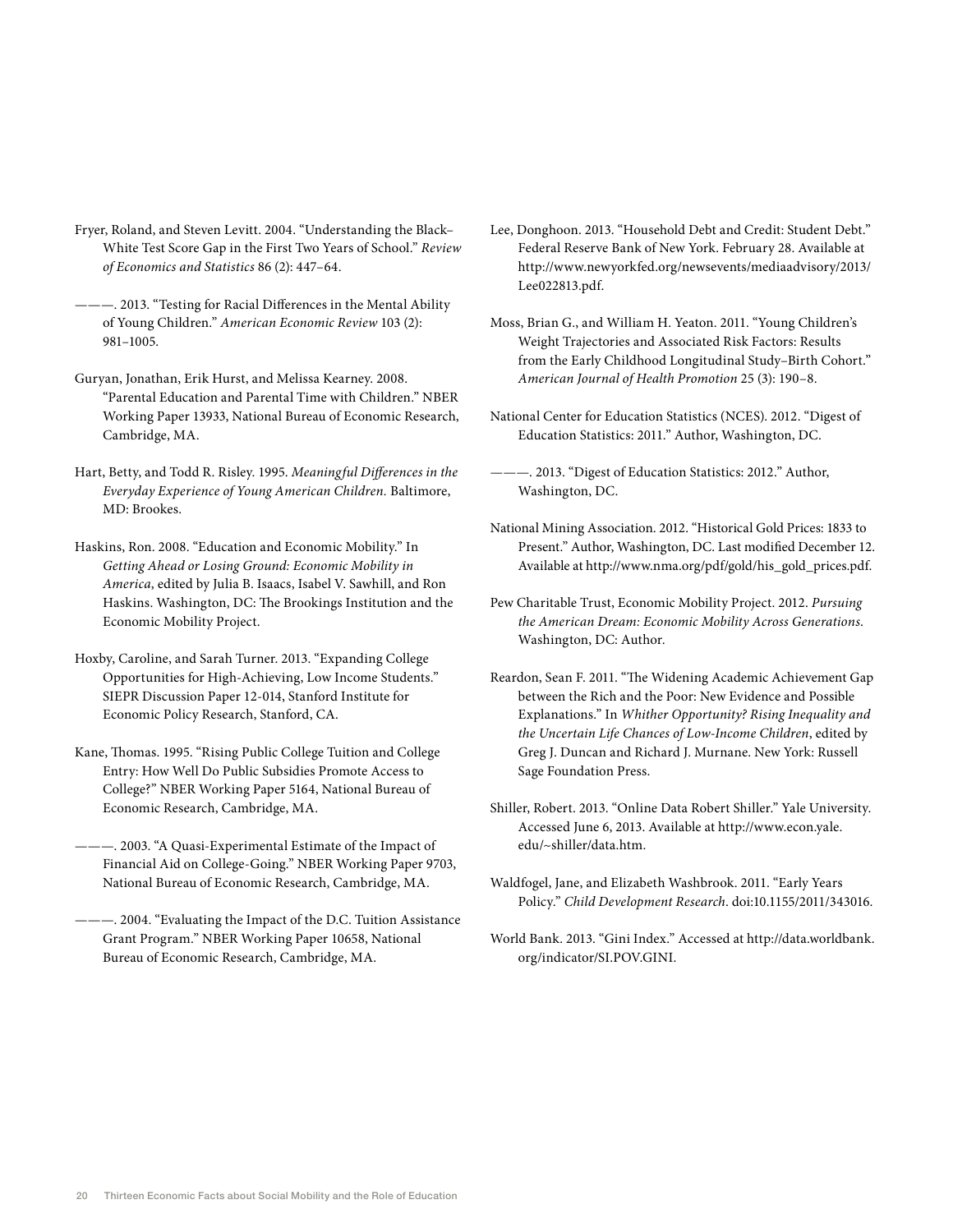## Technical Appendix

#### **1. Family incomes have declined for a third of American children over the past few decades.**

#### **Figure 1. Change in Family Income of Children by Income Percentile, 1975–2011**

*Source:* CPS (1976, 2012); authors' calculations.

*Note:* Income data come from the 1976 and 2012 CPS, March Supplement, and cover income for the years 1975 and 2011. Data are adjusted for inflation using CPI-U-RS and are also adjusted for family size. The U.S. Census Bureau measure of money income is used to create official measures of poverty and is defined as income received on a regular basis, such as earnings, interest, dividends, business income, or cash welfare payments, but is before-tax and excludes non-cash benefits, such as food stamps, health benefits, or subsidized housing. The broad pattern of changes in inequality over time is not sensitive to examining slightly different measures of income, such as market income, or by incorporating other sources of income.

#### **2. Countries with high income inequality have low social mobility.**

#### **Figure 2. The Relationship between Income Inequality and Social Mobility**

*Source:* Corak (2013); World Bank (2013).

*Note:* Reproduction of figure 2 from Corak (2013). Data points for Italy and the United Kingdom overlap. The x-axis shows Gini coefficients as reported by the World Bank. The y-axis is a measure of social mobility and is equal to 1 minus intergenerational earnings elasticity for each country.

#### **3. Upward social mobility is limited in the United States.**

#### **Figure 3. Probability of Children's Income Level, Given Parents' Income Level**

*Source:* Pew Charitable Trust, Economic Mobility Project (2012).

*Note:* Income estimates are in constant 2008 dollars and are adjusted for inflation using CPI-U-RS. Income categories along the x-axis correspond to the lowest, middle, and highest income quintiles in the PSID as of 1968. Income categories in the legend correspond to the lowest and highest income quintiles in the PSID as of 2008.

#### **4. The children of high- and low-income families are born with similar abilities but different opportunities.**

#### **Figure 4. Effect of Socioeconomic Status on the Cognitive Ability of Young Children**

*Source:* Fryer and Levitt (2013); authors' calculations.

*Note:* Bars show regression estimates of the effect of socioeconomic status on standardized mental function composite score in the ECLS, controlling for race, age, and home environment. Hollow bars are statistically insignificant at the 5 percent level. Home environment factors include number of siblings, mother's age, and a measure of parent as teacher as defined in Moss and Yeaton (2011).

#### **5. There is a widening gap between the investments that high- and low-income families make in their children.**

#### **Figure 5. Enrichment Expenditures on Children**

*Source:* Duncan and Murnane (2011).

*Note:* Enrichment expenditures is a broad category that includes items such as recreational lessons, books and magazines not related to school, computers, sports, electronics, and out-of-town trips. For a full list, see Duncan and Murnane (2011, Appendix Table 9.A1).

#### **6. The achievement gap between high- and lowincome students has increased.**

#### **Figure 6. Average Difference in Reading Standardized Test Scores between 90th and 10th Income Percentile Families**

*Source:* Reardon (2011).

*Note:* The figure shows best-fit estimate from the twelve nationally representative studies available that include family income and standardized test scores.

#### **7. College graduation rates have increased sharply for wealthy students but stagnated for low-income students.**

#### **Figure 7. Share of Population with College Degree, by Income Level and Birth Year**

*Source:* : Bailey and Dynarski (2011).

*Note:* Original data come from National Longitudinal Survey of Youth, 1979 and 1997.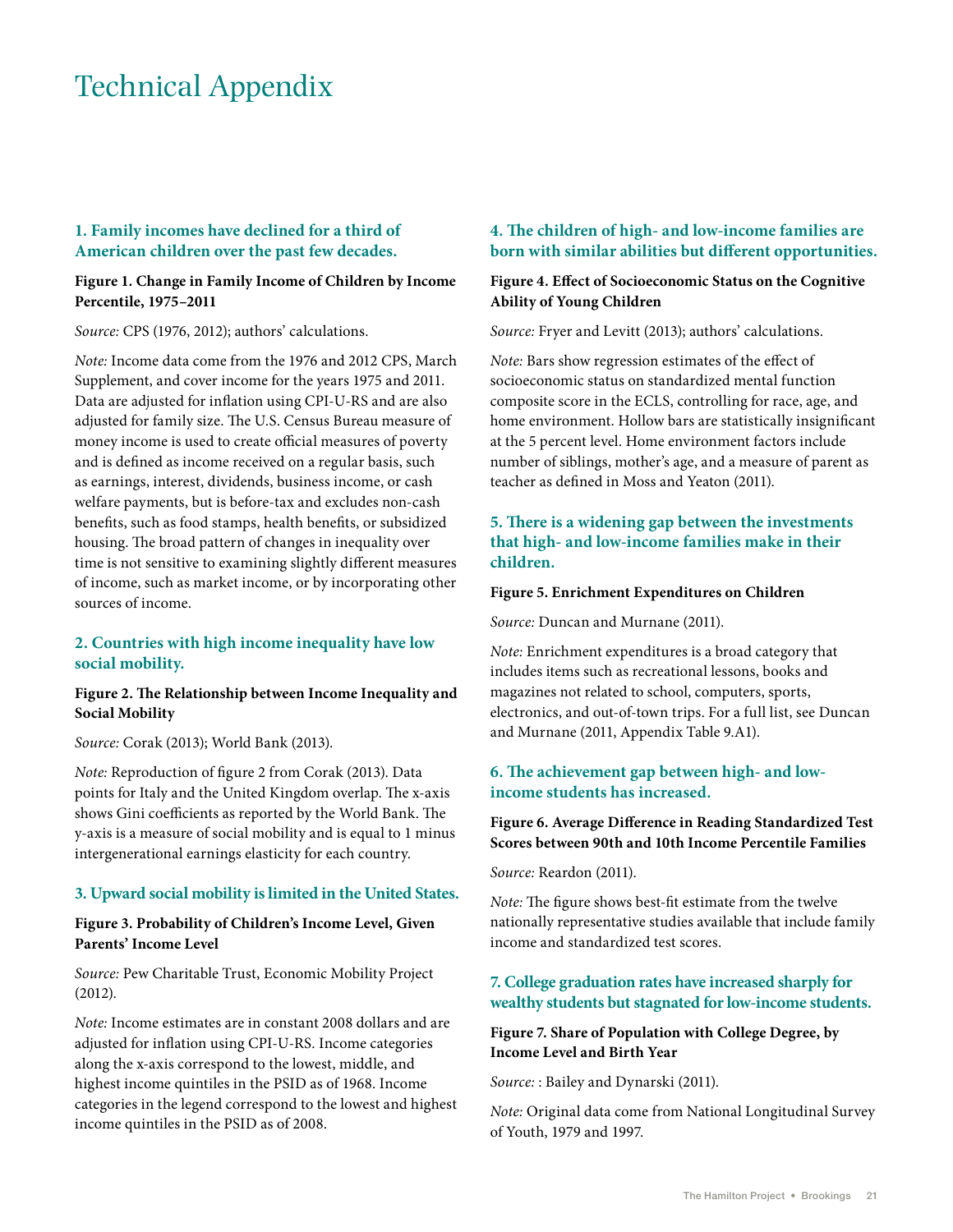#### **8. High-income families dominate enrollment at America's selective colleges.**

#### **Figure 8. Socioeconomic Distribution at Colleges by Selectivity**

*Source:* Carnevale and Strohl (2010).

*Note:* Selectivity levels are based on Barron's (2009) and combined and condensed by Carnevale and Strohl (2010) to reflect the following categories:

#### *Most competitive*

High school rank: top 10 to 20 percent Grade average: B+ or better Median SAT (out of 1600): 1310 to 1600 Median ACT: 29 or better Admissions rate: less than 33 percent

#### *Competitive*

High school rank: N/A

Grade average: Some require B- or better; some accept C or better

Median SAT: 1000 to 1140

Median ACT: 21 to 23

Admissions rate: Most admit 50–65 percent; some admit 75–85 percent; a small number admit fewer than 50 percent.

*Less- and non-competitive*

High school rank: Top 65 percent Grade average: Many accept students with below C averages Median SAT: Below 1000 Median ACT: Below 21 Admissions rate: Above 85 percent

#### **9. A college degree can be a ticket out of poverty.**

#### **Figure 9. Income Quintile of Adults Born into Lowest-Quintile Families, by College Attainment**

*Source:* Haskins (2008).

*Note:* Calculations are based on the PSID, which compares children's adult income at roughly age forty with that of their parents at about the same age. Individuals in this sample

were age eighteen or younger in 1968 and have been tracked into adulthood by PSID. Parental family income is based on total family income averaged between1967 and 1971. Children's adult income is based on total family income of the family in which the adult child resides, averaged over select five years between 1995 and 2002. Five-year averages are used as a proxy for lifetime income.

#### **10. The sticker price of college has increased significantly in the past decade, but the actual price for many lower- and middle-income students has not.**

#### **Figure 10. Change in Published and Net Tuition, 2002 and 2012**

*Source:* College Board (2012).

*Note:* Tuition and fees do not include room and board.

#### **11. Few investments yield as high a return as a college degree.**

#### **Figure 11. Returns to Education Compared to Other Investments**

*Source:* CPS (2009, 2010–12); Damodaran (2013); Federal Reserve Economic Data (2013); National Center for Education Statistics ([NCES] 2012, 2013); National Mining Association (2012); Shiller (2013); authors' calculations.

*Note:* Returns to education are calculated as an internal return on investment. Average annual tuition for associate's and bachelor's degrees are from NCES (2013, Table 381). The cost of a bachelor's degree is the national average tuition of four-year public and private institutions (both non-profit and for-profit) in 2010–11. Individuals with "some college" were assumed to have been in school for 1.83 years, the average in CPS (2009). The cost of a professional degree is the average of the annual tuitions of all professional degrees, calculated from NCES (2012, Table 352), weighted by the number of degrees given by each type of professional school, calculated from NCES (2012, Table 309). All tuition figures also include university fees, but exclude room and board. The cost of two- and four-year colleges includes the opportunity cost associated with the earnings of a high school graduate, from the CPS (2010–12), March Supplement. The cost of a professional degree includes the opportunity cost associated with the earnings of a college graduate for the 3.48 years that a professional-degree seeker is in school (the average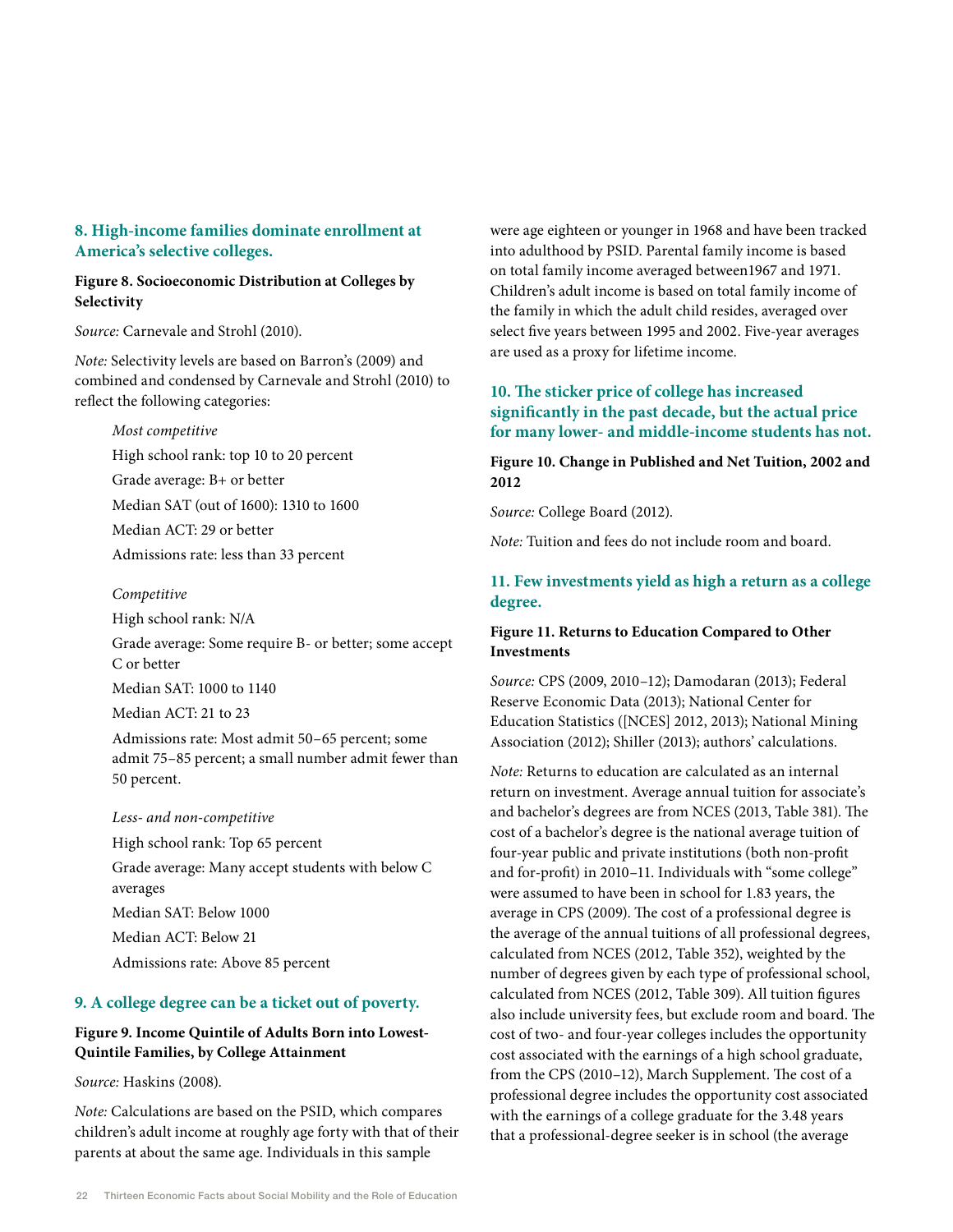length of each degree program weighted by the number of each degrees given). When calculating the opportunity cost or earnings increase associated with "some college," in the last partial year of schooling, we assume that an individual incurs the opportunity cost during the fraction of the year in school and the earnings associated with the degree for the other fraction. For "some college," associate's degree, and bachelor's degree, the rate of return is the internal rate of return of the earnings premium of individuals with those degrees compared to individuals with only high school diplomas. Specifically, individuals attending postsecondary education are assumed to incur the direct tuition costs and opportunity costs while in school starting at age eighteen and then to receive the earnings premium associated with the degree over the course of their working lives up until age sixty-four. The rate of return of a professional degree is the return of getting a professional degree compared to only a bachelor's degree starting at age twenty-two using the same method as above. The rate of return of the alternative investments is the geometric mean of the real value of asset returns between 1928 and 2012 net of inflation estimated by the CPI-U-RS (from 1947 to 2012) and an estimate of the CPI-U prior to 1947. T-bill returns are calculated using Federal Reserve Economic Data (2013). Bond returns are calculated using data from Damodaran (2013). The historic gold prices and current gold prices are from the National Mining Association (2012). Stock market and housing returns are calculated from Shiller (2013).

#### **12. Students are borrowing more to attend college and defaulting more frequently on their loans.**

#### **Figure 12a. Outstanding Student Loan Debt Owed as a Share of Household Income**

*Source:* Fry (2012).

*Note:* The figure includes education loans that are currently in deferment and loans in scheduled repayment period.

#### **Figure 12b. Share of Borrowers 90 or More Days Delinquent**

*Source:* Lee (2013).

#### **13. New low-cost interventions can encourage more low-income students to attend, remain enrolled in, and increase economic diversity at even top colleges.**

#### **Figure 13. Approximate Cost of Achieving Given Outcome, by Policy or Intervention**

*Source:* Bettinger and Baker (2011); Bettinger et al. (2009); Carrell and Sacerdote (2013); Dynarski (2000, 2003, 2005); Hoxby and Turner (2012); Kane (1995, 2003, 2004).

*Note:* We calculated the cost of getting one more student to achieve the given outcomes by dividing the cost per student for each intervention or policy by the average percentagepoint increase in outcome each intervention caused. The data for the DC tuition assistance grant program are from Kane (2004). Social Security student benefits data are from Dynarski (2003). Merit-based scholarships data are from Dynarski (2000) and Kane (2003). Decreasing state university tuition data are from Kane (1995). Expansion of Stafford loans data are from Dynarski (2005). College mentors data are from Carrell and Sacerdote (2013). FAFSA simplification and assistance data are from Bettinger et al. (2009). Data for the effect of need-based scholarships, merit-based scholarships, and coaching on college retention are from Bettinger and Baker (2011). The targeted and customized mailing intervention data are from Hoxby and Turner (2012).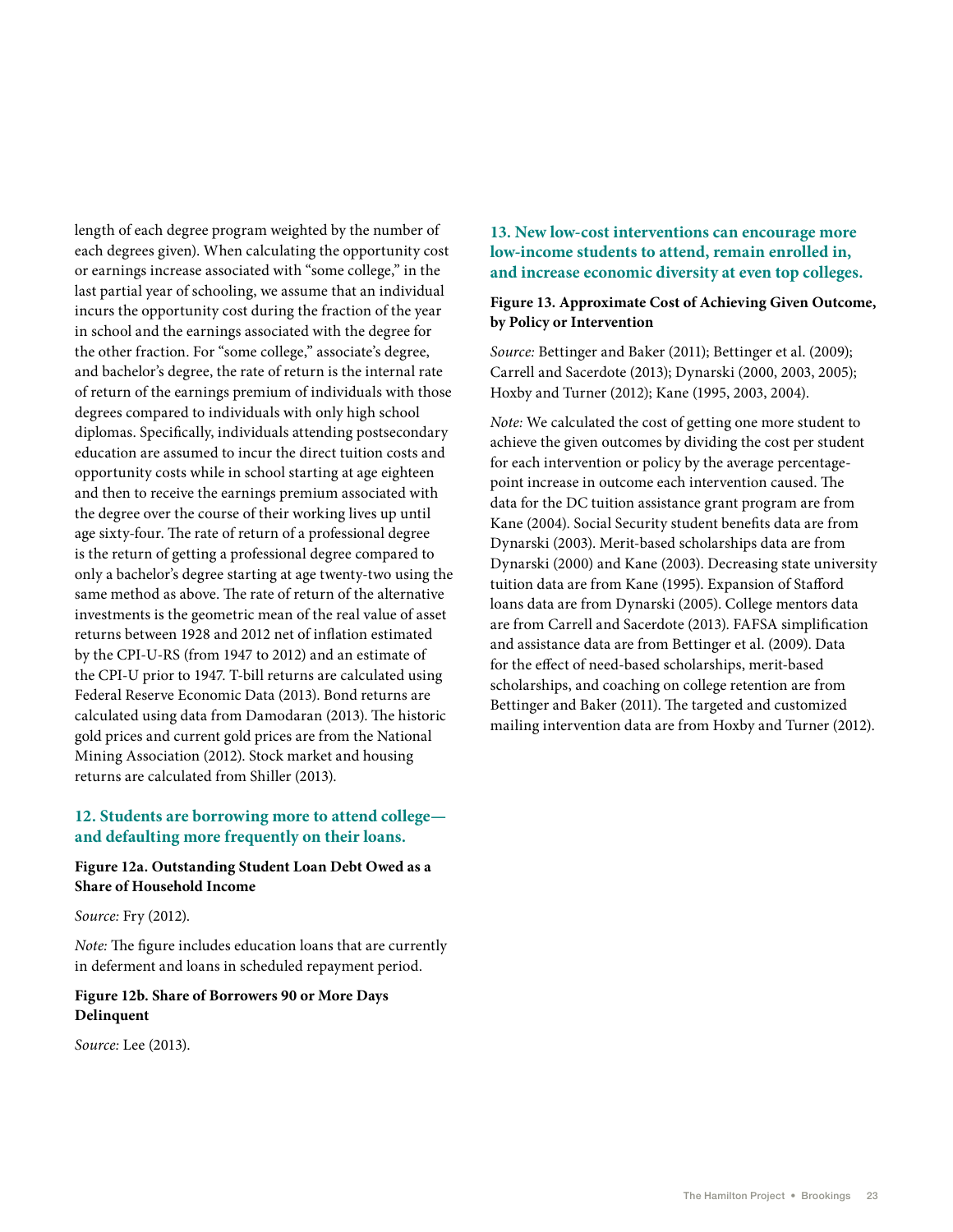## Hamilton Project Papers on Education

#### EDUCATION STRATEGY PAPERS

**• "A Dozen Economic Facts about K–12 Education"** *Michael Greenstone, Max Harris, Karen Li, Adam Looney, and Jeremy Patashnik*

Educational attainment is highly correlated with income, but educational completion rates have stagnated in recent decades. In this paper, The Hamilton Project focuses on the K–12 school system as the primary policy mechanism for leveraging education's power for promoting opportunity and growth.

**• "Improving Student Outcomes: Restoring America's Education Potential"**

*Michael Greenstone, Adam Looney, and Paige Shevlin* Recently, educational attainment and performance have stagnated. In this paper, The Hamilton Project provides an approach to tackling structural barriers to unlock the largest gains in student achievement and implementing relatively simple, cost-effective reforms that improve student performance.

**• "An Education Strategy to Promote Opportunity, Prosperity, and Growth"**

*Joshua Bendor, Jason E. Bordoff, and Jason Furman* Investments in education yield large returns to both society and the individual. In this paper, The Hamilton Project outlines an evidence-based education strategy that emphasizes new investments in some areas (such as early education) and structural reforms in others (such as the teacher tenure system).

#### EDUCATION DISCUSSION PAPERS

- **• "Informing Students about Their College Options: A Proposal for Broadening the Expanding College Opportunities Project"** *Caroline M. Hoxby and Sarah Turner* propose expanding programs geared toward helping low-income, high-achieving students apply to, enroll in, and graduate from competitive colleges.
- **• "Harnessing Technology to Improve K–12 Education"** *Aaron Chatterji and Benjamin Jones* propose the creation of a third-party ratings organization for education technologies to help schools make informed learning-technology decisions and substantially reduce entry barriers for innovators.
- **• "Staying in School: A Proposal to Raise High School Graduation Rates Among America's Youth"** *Derek Messacar and Philip Oreopoulos* propose raising the compulsory-schooling age to eighteen and discuss increasing high school completion rates through reengagement of at-risk youth and better enforcement of existing compulsory-schooling laws.
- **• "Learning from the Successes and Failures of Charter Schools"** *Roland G. Fryer, Jr.* offers five practices from high-achieving charter schools and discusses how these practices can be used to improve achievement in public schools.
- **• "Organizing Schools to Improve Student Achievement: Start Times, Grade Configurations, and Teacher Assignments"** *Brian A. Jacob and Jonah E. Rockoff* discuss three organizational reforms to increase student learning: moving to later start times for older students, encouraging K–8 configurations, and ensuring teachers are assigned the grades and subjects in which they are most effective.
- **• "The Power and Pitfalls of Education Incentives"**

*Bradley M. Allan and Roland G. Fryer, Jr.* draw on school-based field experiments with student, teacher and parent incentives to offer "10 Do's and Don'ts" for designing successful education incentive programs as well as an implementation guide for educators and policymakers.

**• "Grading Higher Education: Giving Consumers the Information They Need"**

*Bridget Terry Long* proposes an expansion and dissemination of information that will allow users to make informed educational decisions by comparing indicators such as financial aid, student debt, and employment outcomes, across peer institutions.

**• "Success by Ten: Intervening Early, Often, and Effectively in the Education of Young Children"**

*Jens Ludwig and Isabel Sawhill* outline the creation of a new program, "Success by Ten," to provide a major expansion and intensification of Head Start and Early Head Start.

**• "College Grants on a Postcard: A Proposal for Simple and Predictable Federal Student Aid"**

*Susan M. Dynarski and Judith Scott-Clayton* propose a simplification of the current system of educational grants and tax incentives into a single, streamlined grant administered through the Department of Education.

- **• "Investing in the Best and the Brightest: Increased Fellowship Support for American Scientists and Engineers"** *Richard B. Freeman* proposes tripling the number of National Science Foundation graduate research fellowships, restoring the program's balance between awards given out and the number of science undergraduates.
- **• "Identifying Effective Teachers Using Performance on the Job"** *Robert Gordon, Thomas J. Kane, and Douglas O. Staiger*  propose expanding federal support to help states measure the effectiveness of individual teachers based on their impact on student achievement, subjective evaluations by principals and peers, and parental evaluations.
- **• "Summer Opportunity Scholarships (SOS): A Proposal to Narrow the Skills Gap"**

*Molly E. Fifer and Alan B. Krueger* propose the creation of Summer Opportunity Scholarships (SOS) for economically disadvantaged children in kindergarten through fifth grade to participate in a summer school or summer enrichment program of their parents' choosing.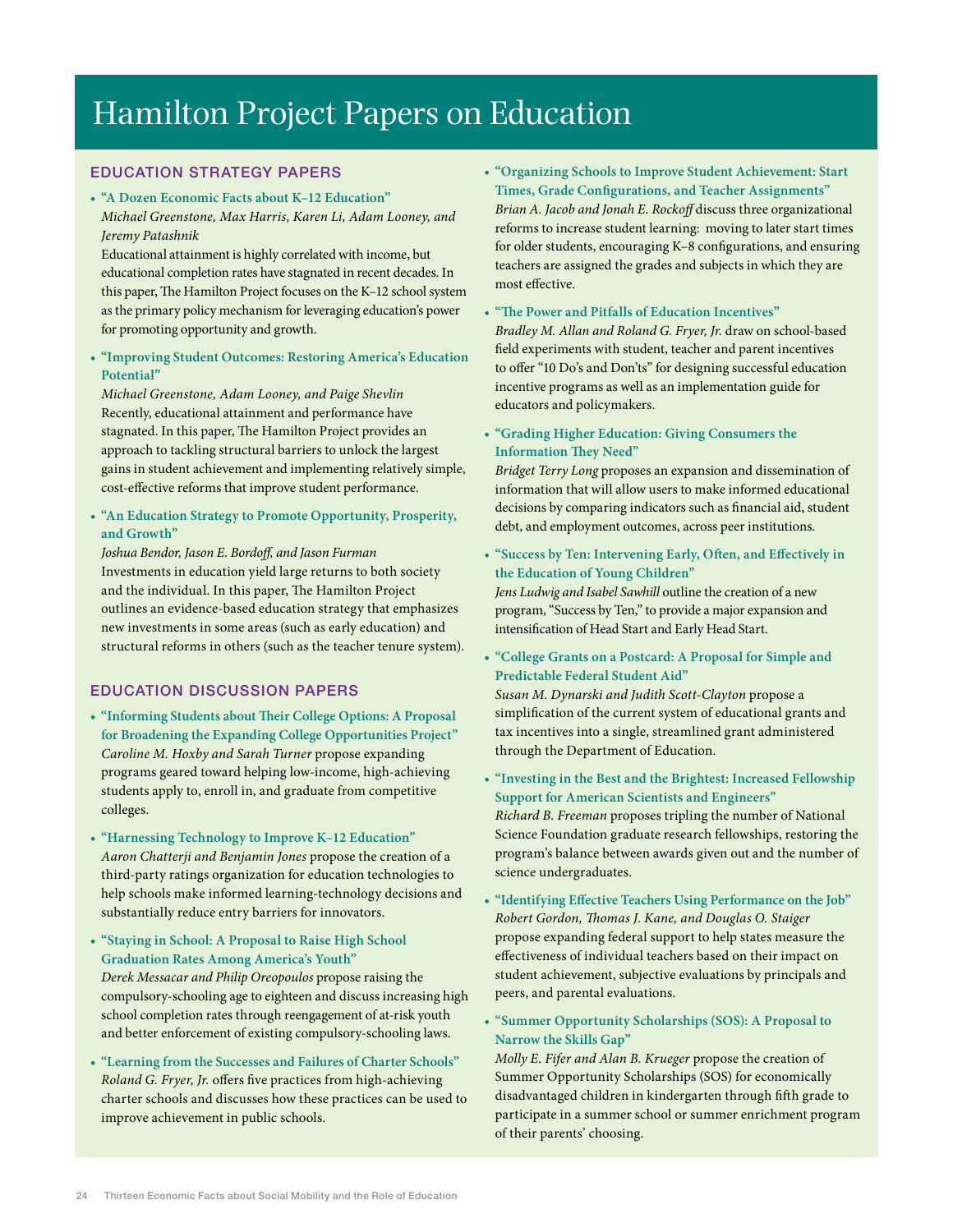

#### **Advisory Council**

George A. Akerlof Koshland Professor of Economics University of California at Berkeley

Roger C. Altman Evercore Partners

Alan S. Blinder Gordon S. Rentschler Memorial Professor of Economics & Public Affairs Princeton University

Timothy C. Collins Senior Managing Director Ripplewood Holdings, LLC

Jonathan Coslet Senior Partner & Chief Investment Officer TPG Capital, L.P.

ROBERT CUMBY Georgetown University

**JOHN DEUTCH** Institute Professor Massachusetts Institute of Technology

Karen Dynan Vice President & Co-Director of Economic Studies Senior Fellow, The Brookings Institution

Dean and Professor, Boalt School of Law University of California, Berkeley

Blair W. Effron Founding Partner

Judy Feder Georgetown Public Policy Institute Georgetown University

Roland Fryer Robert M. Beren Professor of Economics Harvard University CEO, EdLabs

Mark T. Gallogly Cofounder & Managing Principal Centerbridge Partners

Ted Gayer Senior Fellow & Co-Director of Economic Studies The Brookings Institution

Richard Gephardt President & Chief Executive Officer Gephardt Group Government Affairs

Robert Greenstein President

**GLENN H. HUTCHINS** 

Jim Johnson Vice Chairman Perseus LLC

Lawrence F. Katz Elisabeth Allison Professor of Economics Harvard University

**MARK MCKINNON** Senior Advisor Hill + Knowlton Strategies

Eric Mindich Chief Executive Officer Eton Park Capital Management

Suzanne Nora Johnson Former Vice Chairman Goldman Sachs Group, Inc.

Peter Orszag Citigroup, Inc.

Richard Perry Perry Capital

Penny Pritzker Founder, Chairman & Chief Executive Officer PSP Capital

Meeghan Prunty Senior Advisor The Hamilton Project

Robert D. Reischauer Distinguished Institute Fellow and President Emeritus The Urban Institute

Alice M. Rivlin Senior Fellow, The Brookings Institution Professor of Public Policy Georgetown University

David M. Rubenstein

Robert E. Rubin Co-Chair, Council on Foreign Relations Former U.S. Treasury Secretary

Leslie B. Samuels Cleary Gottlieb Steen & Hamilton LLP

SHERYL SANDBERG Chief Operating Officer Facebook

Ralph L. Schlosstein President & Chief Executive Officer

Eric Schmidt Google Inc.

Eric Schwartz 76 West Holdings

Thomas F. Steyer Co-Founding Director

Lawrence Summers Charles W. Eliot University Professor Harvard University

Peter Thiel President Thiel Capital, LLC

Laura D'Andrea Tyson S.K. and Angela Chan Professor of Global Management, Haas School of Business University of California, Berkeley

Michael Greenstone